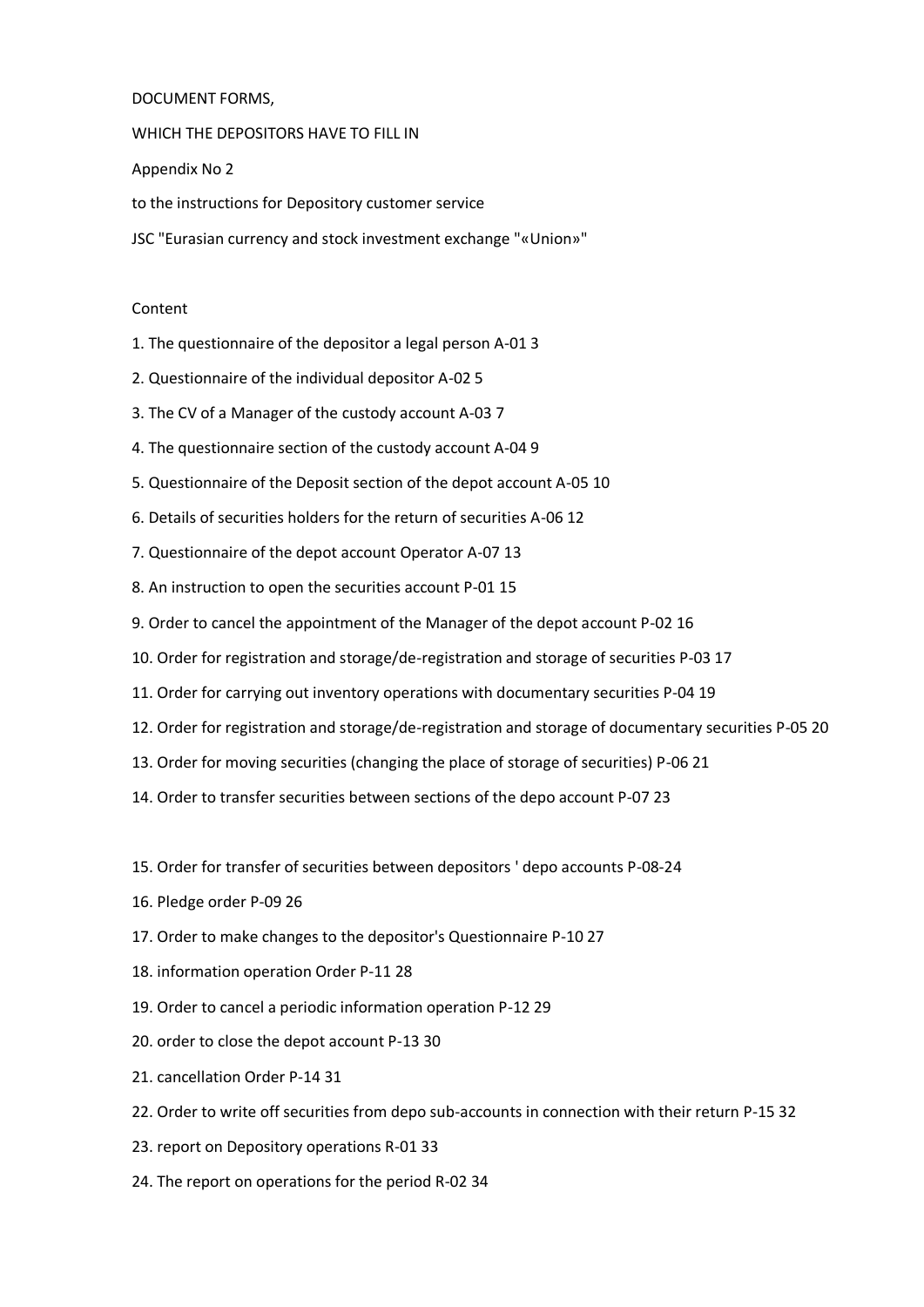- 25. report on Depository operations R-03 35
- 26. report on operations for the period R-04 36
- 27. Depot account statement R-05 37

Form A-01

QUESTIONNAIRE of the legal entity's DEPOSITOR

Date of filling in:  $\frac{1}{2}$   $\frac{1}{2}$   $\frac{1}{2}$  d.

The purpose of the provision: Opening of securities account changing the details of the securities account

The securities account number

Depositor

Russian Russian full name Abbreviated name in Russian full name in English INN or similar registration number of the payer of the non - resident depositor assigned in the country of registration of this non resident depositor Jurisdiction

Information about state registration

For legal entities registered before

State registration number

Date of state registration Name of the registering body OKPO

Address details

Location Actual address (if not the same as above) Address for providing correspondence Phone Fax Email

Bank details for transferring income on securities

Bank BIC/SWIFT

Currency of account

Account number

Correspondent account

The payee was the recipient of the payment

License information

Type of licensed activity

License number

Date of issue

State authority that issued the license

Method of exchange of documents

In the office of the Depositary Registered letter EDO **with a set of the Depositary Registered** letter EDO

agreement/contract\_\_\_\_\_\_\_\_\_\_\_\_\_\_\_\_\_\_\_\_\_\_\_\_ from \_\_\_\_\_\_\_\_\_\_\_\_\_\_\_\_\_\_\_\_\_\_\_\_\_\_\_\_\_\_\_\_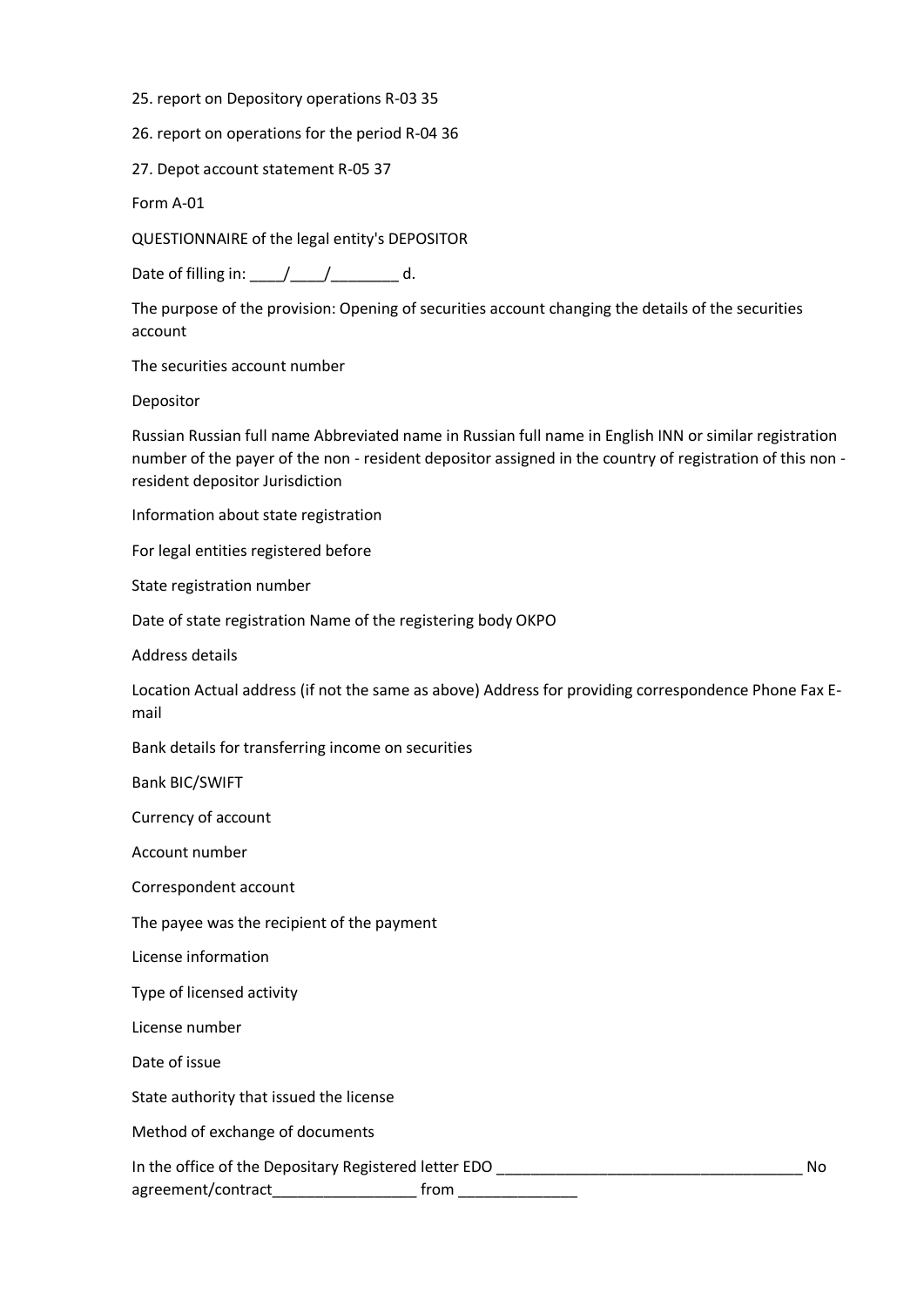| Information about the person entitled to act on behalf of the depositor without a power of attorney |  |  |
|-----------------------------------------------------------------------------------------------------|--|--|
|                                                                                                     |  |  |

Name (in full) position

SEAL

Signature Of The Depositor \_\_\_\_\_\_\_\_\_\_\_\_\_\_\_\_\_\_\_\_  $\overline{\phantom{a} \phantom{a}}$   $\overline{\phantom{a} \phantom{a} \phantom{a} \phantom{a} }$ 

Position full name

SEAL

Grounds for authority

name, number, date of the document

Filled in by employees of the Eurasian currency and stock investment exchange "Union»

\_\_\_\_\_\_\_\_\_\_\_\_\_\_\_\_\_\_\_\_\_\_\_\_\_\_\_\_\_\_\_\_\_\_\_\_\_\_\_\_\_\_\_\_\_\_\_\_\_\_\_\_\_\_\_\_\_\_\_\_\_\_\_\_\_\_\_\_\_\_

| Incoming number the date of the incoming call the Date of the operation $\left/$ | d. depo |
|----------------------------------------------------------------------------------|---------|
| account Number                                                                   |         |

Form A-02

QUESTIONNAIRE of an individual DEPOSITOR

Date of filling in:  $\underline{\qquad \qquad }$ 

The purpose of the provision: Opening of securities account changing the details of the securities account

The securities account number

Depositor

Last Name First Name Patronymic

(if available) Date of birth Place of birth Citizenship TIN

(if available) Type of identity document

Series Number

Who issued the document

Division code

Issue date Valid until

Migration card data card number of a foreign citizen or stateless person

Number start date of the term

stays

End date of stay

Type of document confirming the right to stay (residence) of a foreign citizen/stateless person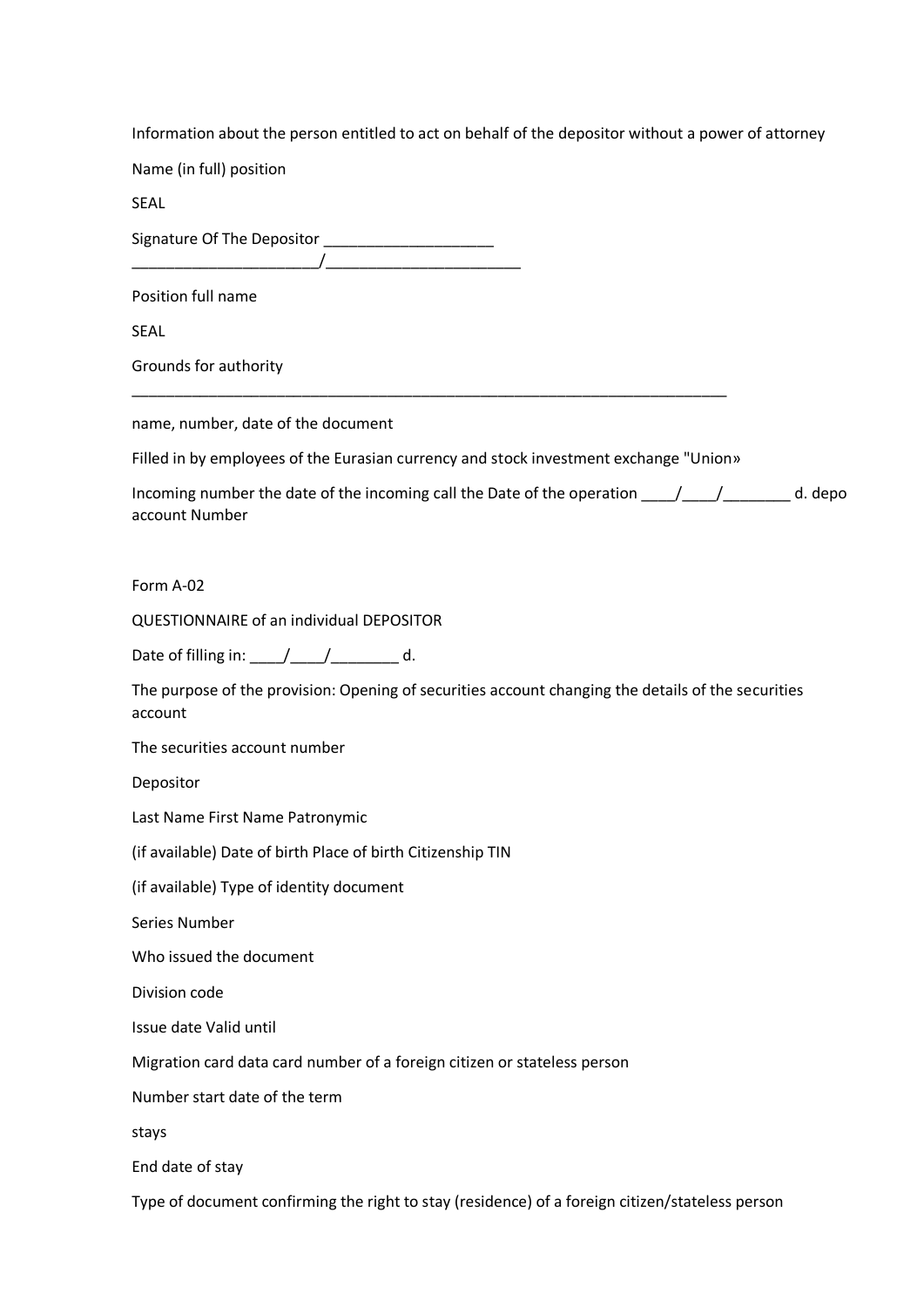Series Number

Start date of the validity of the right of stay (residence)

Date of expiration of the right of stay (residence)

Registration address address of the actual place of residence Phone Fax E-mail

Information about state registration of an individual entrepreneur

State registration number (

Registration date

Name of the registering authority

Checkpoint (if available)

**OKPO** 

Location Actual address (if not the same as above) Address for providing correspondence Phone Fax Email

Bank details for transferring income on securities

Bank BIC/SWIFT

Currency of account

The account number of the Correspondent account of the Payee

Payment recipient's INN

Method of exchange of documents

In the office of the Depositary Registered letter EDO \_\_\_\_\_\_\_\_\_\_\_\_\_\_\_\_\_\_\_\_\_\_\_\_\_\_\_\_\_\_\_\_\_\_\_\_ No agreement/contract\_\_\_\_\_\_\_\_\_\_\_\_\_\_\_\_\_\_\_\_\_\_\_\_\_ from \_\_\_\_\_\_\_\_\_\_\_\_\_\_\_\_\_\_\_\_\_\_\_\_\_\_\_\_\_\_\_

Belonging to a public official

Whether an individual is an official of public international organizations, or a person who fills (holds) public positions of the Kyrgyz Republic, the appointment to which and the release from which are carried out by the President of the Kyrgyz Republic or The government of the Kyrgyz Republic, (underline if "YES" is marked)

Yes No Belonging to a foreign public official

Is the individual a foreign public official (IPDL), spouse, or close relative of the IPDL: parent/ son/ daughter/ grandparent/ grandson/ sibling (full or partial)/ by the adoptive parent or adopted child (underline the appropriate if "Yes" is marked)

Yes No

Consent to the processing of personal data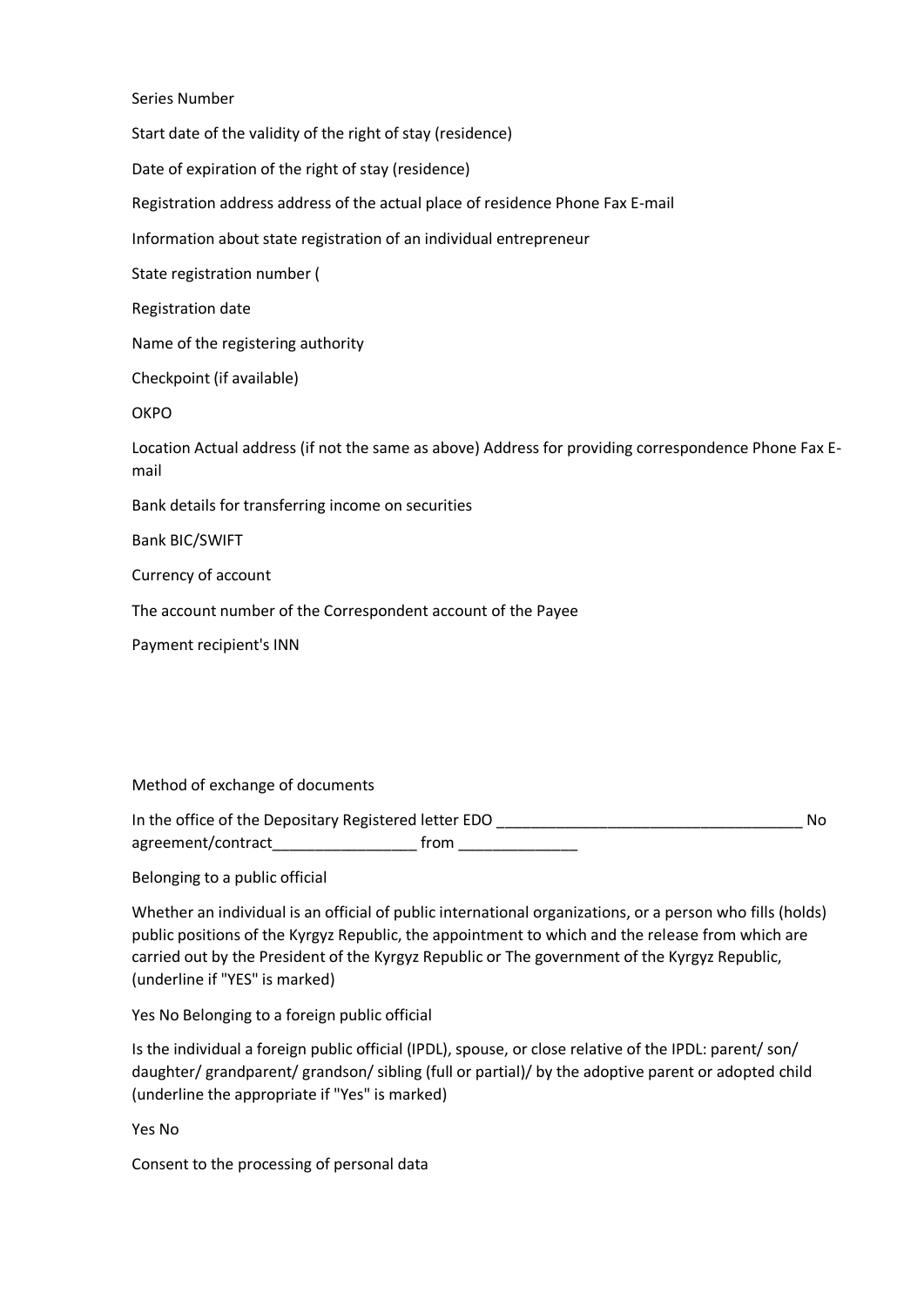Hereby, in accordance with the regulations on Depository activities approved by the decree of the government of the Kyrgyz Republic N 344 dated June 24, 2011, I give my consent to JSC Eurasian currency and stock investment exchange "«Union»" (legal address: 8/1 Kulatov str., room 38, actual address, Bishkek, Kyrgyz Republic: 109/1 Turusbekova str., office 512, Bishkek, Kyrgyz Republic) for processing my personal data specified in this questionnaire for the purpose of providing Depository services to the depositor. Actions with personal data include: collection, recording, systematization, accumulation, clarification (update, change), extraction, use, transfer (provision, access), depersonalization, blocking, deletion, destruction, storage of all personal data provided by me, using automation tools and/or without using such tools. Processing of personal data is carried out using the following methods, but not limited to: storage, recording on electronic media and their storage, compilation of lists, marking. The consent is valid for a period of up to five years after the depot account is closed. My consent may be revoked at any time on the basis of my written application.

Signature Of The Depositor:\_\_\_\_\_\_\_\_\_\_\_\_\_\_\_\_\_\_\_\_\_\_\_\_\_\_\_ FIO

Deponent

Full name

The signature is Filled in by employees of the Eurasian currency and stock investment exchange "Union»

Incoming number date of incoming call date Of operation  $\frac{1}{2}$  /  $\frac{1}{2}$  d. depo account Number

Form A-03

QUESTIONNAIRE FOR THE MANAGER OF THE DEPOT ACCOUNT

Date of filling in:  $\underline{\qquad \qquad }$ 

Purpose of provision: appointment of the Manager change of the Manager's details

The securities account number

Depositor

Full name in Russian

Manager

Last Name First Name Patronymic

(if available) Date of birth Place

of birth Citizenship was

(subject to availability) Type of identity document

Series Number

Who issued the document Code

divisions

Date of issue Valid until the Type of document confirming the right to stay (residence) of a foreign citizen/stateless person in the Kyrgyz REPUBLIC

Series Number

Start date of the validity of the right of stay (residence)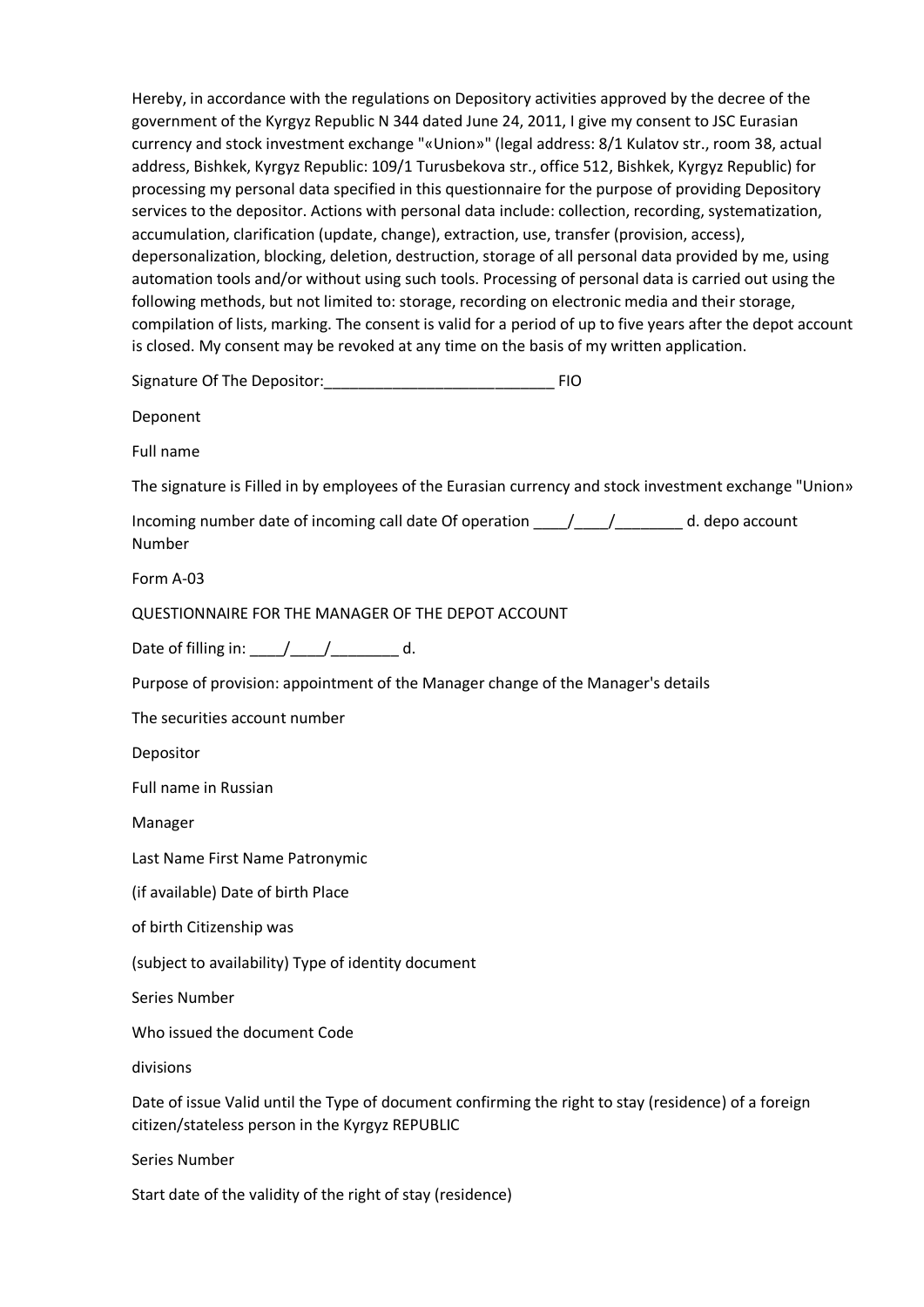Date of expiration of the right of stay (residence)

Registration address

Address of the actual place of residence Phone Fax E-mail

Information about permissions

The base Term of office

Belonging to a public official

Whether an individual is an official of public international organizations, a person who holds (holds) public positions of the Kyrgyz Republic, the appointment and dismissal of which are carried out by the President or the Government of the Kyrgyz Republic, the Kyrgyz Republic (underline necessary, if marked "YES")

Yes No

Belonging to a foreign public official

Yes whether the Manager is a foreign public official (IPDL), spouse, or close relative of the IPDL: parent/ son/ daughter/ grandparent/ grandchild/ sibling (full or partial)/ by the adoptive parent or adopted child (underline

No required if "Yes" is marked)

Consent to the processing of personal data

Hereby, in accordance with the regulations on Depository activities approved by the decree of the government of the Kyrgyz Republic N 344 dated June 24, 2011, I give my consent to JSC Eurasian currency and stock investment exchange "«Union»" (legal address: 8/1 Kulatov str., room 38, actual address, Bishkek, Kyrgyz Republic: The Kyrgyz Republic, Bishkek, ul. Turusbekova 109/1, office 512. ) to process my personal data specified in this questionnaire for the purpose of providing Depository services to the depositor. Actions with personal data include: collection, recording, systematization, accumulation, clarification (update, change), extraction, use, transfer (provision, access), depersonalization, blocking, deletion, destruction, storage of all personal data provided by me, using automation tools and/or without using such tools. Processing of personal data is carried out using the following methods, but not limited to: storage, recording on electronic media and their storage, compilation of lists, marking. The consent is valid for the following period: up to five years after the closure of the Deposit account specified in this questionnaire. My consent may be revoked at any time on the basis of my written application.

Manager's signature: \_\_\_\_\_\_\_\_\_\_\_\_\_\_\_\_\_\_\_\_\_\_\_\_\_\_\_ /full name

Manager's Signature: \_\_\_\_\_\_\_\_\_\_\_\_\_\_\_\_\_\_\_\_

Deponent's Signature: \_\_\_\_\_\_\_\_\_\_\_\_ \_\_\_\_\_\_\_\_\_\_\_\_/\_\_\_\_\_\_\_\_\_\_\_\_

position full name

SEAL is Filled in by employees of the Eurasian currency and stock investment exchange " Union»

Incoming number date of incoming Performer date

operations

 $\frac{1}{\sqrt{1-\frac{1}{2}}}\frac{1}{\sqrt{1-\frac{1}{2}}}\frac{1}{\sqrt{1-\frac{1}{2}}}\frac{1}{\sqrt{1-\frac{1}{2}}}\frac{1}{\sqrt{1-\frac{1}{2}}}\frac{1}{\sqrt{1-\frac{1}{2}}}\frac{1}{\sqrt{1-\frac{1}{2}}}\frac{1}{\sqrt{1-\frac{1}{2}}}\frac{1}{\sqrt{1-\frac{1}{2}}}\frac{1}{\sqrt{1-\frac{1}{2}}}\frac{1}{\sqrt{1-\frac{1}{2}}}\frac{1}{\sqrt{1-\frac{1}{2}}}\frac{1}{\sqrt{1-\frac{1}{2}}}\frac{1}{\sqrt{1-\frac{$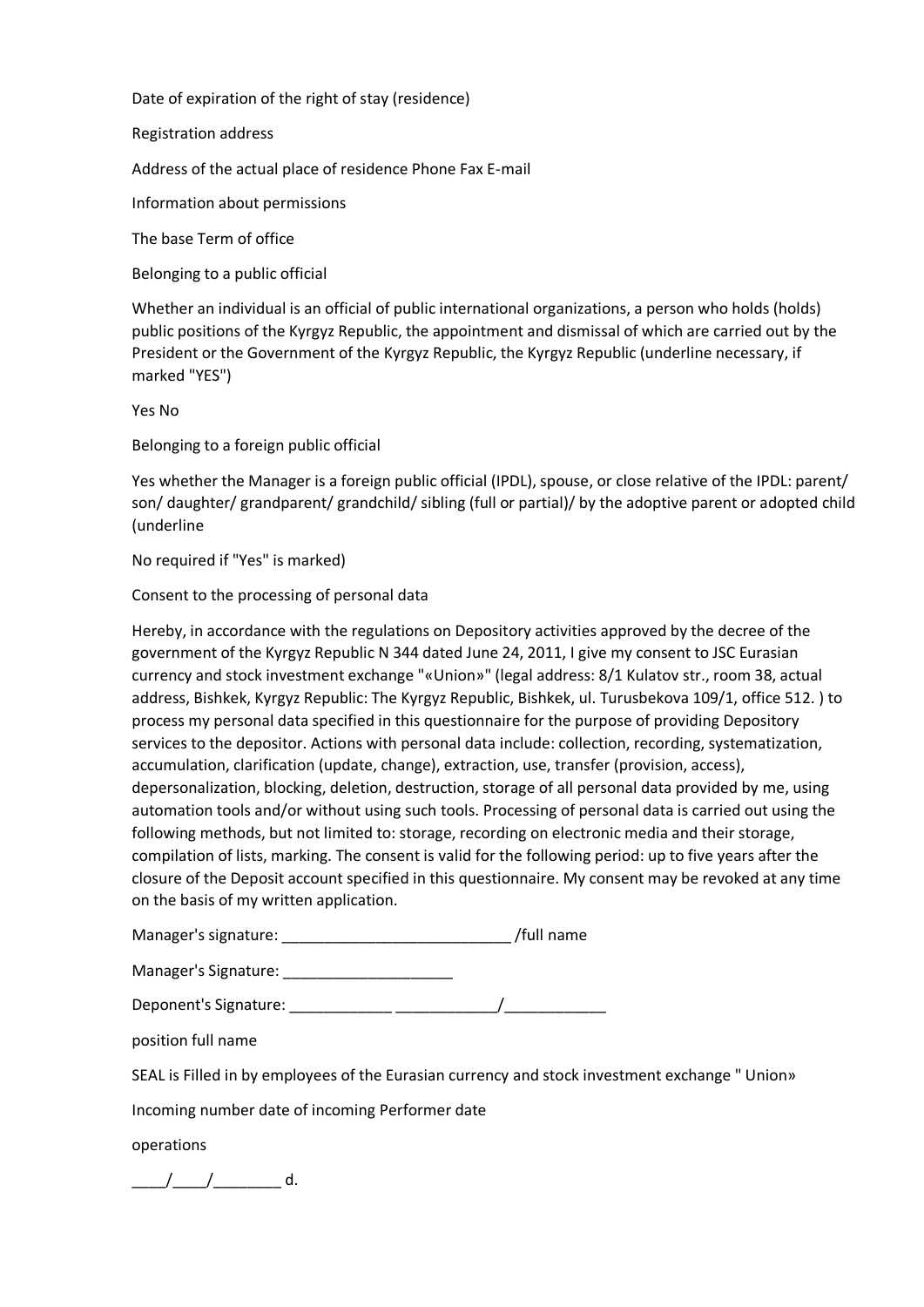Depot account number

Form A-04

The QUESTIONNAIRE section of the securities account

Date of filling in:  $\frac{1}{2}$   $\frac{1}{2}$   $\frac{1}{2}$  d.

Purpose of providing:

opening a depot account section

changing the details of the depot account section

closing the depot account section

The securities account number

Depositor

Full name of the depositor

Type of partition

shopping

The depositor instructs to make records on crediting/debiting securities on the basis of clearing results on the basis of:

report/statement of the settlement Depository for the specified trade section

depositor's instructions

repo

long-term storage

other \_\_\_\_\_\_\_\_\_\_\_\_\_\_\_\_\_\_\_\_\_\_\_\_\_\_\_\_\_\_\_\_\_\_\_\_\_\_\_\_\_\_\_

Partition number

The name of the section

Terms of the section Code of the bidder1 name of the repo2 counterparty to the transaction

Term of encumbrance 2 Other conditions

Initiator of the operation

The initiator of the transaction, the depositor

Administration Otherwise **Outlet and COLL COLL 2018** Authorised person of the authority

signature of the Authorized person

SEAL Authorized person of the counterparty to the repo transaction, the authority signature of the Authorized person of the counterparty for the repo

SEAL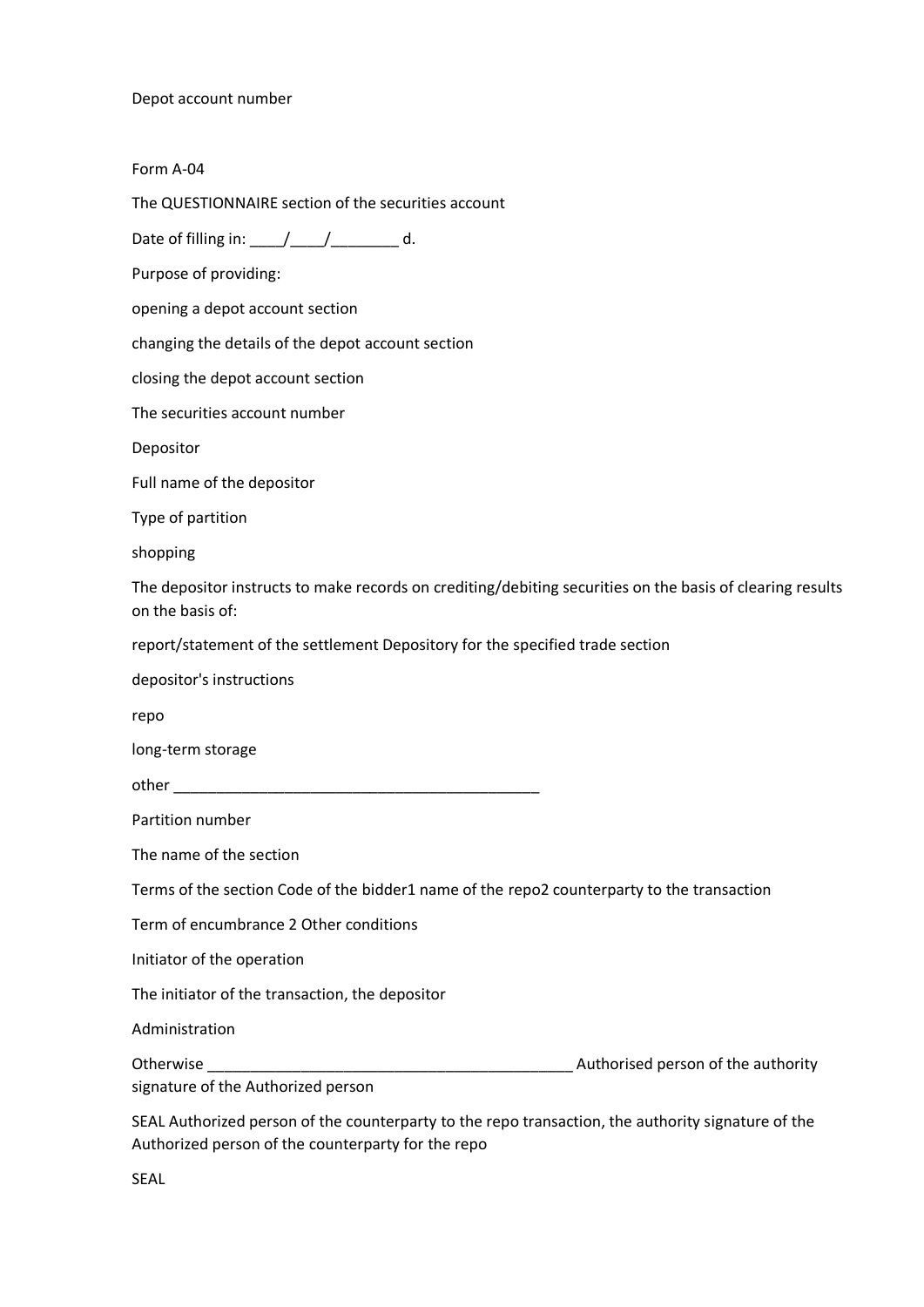Filled out by the employees of JSC Eurasian currency and stock investment exchange "Union»

Incoming number

Incoming date

Performer date of operation \_\_\_\_/\_\_\_\_/\_\_\_\_\_\_\_ d.

The securities account number

1 required to be filled in if the trading section is opened/changed 2 required to be filled in if the repo section is opened/changed

Form A-05

QUESTIONNAIRE for the Deposit section of the depot account

Date of filling in:  $\frac{1}{\sqrt{1-\frac{1}{\sqrt{1-\frac{1}{\sqrt{1-\frac{1}{\sqrt{1-\frac{1}{\sqrt{1-\frac{1}{\sqrt{1-\frac{1}{\sqrt{1-\frac{1}{\sqrt{1-\frac{1}{\sqrt{1-\frac{1}{\sqrt{1-\frac{1}{\sqrt{1-\frac{1}{\sqrt{1-\frac{1}{\sqrt{1-\frac{1}{\sqrt{1-\frac{1}{\sqrt{1-\frac{1}{\sqrt{1-\frac{1}{\sqrt{1-\frac{1}{\sqrt{1-\frac{1}{\sqrt{1-\frac{1}{\sqrt{1-\frac{1}{\sqrt{1-\frac{1}{\sqrt{1-\frac$ 

closing the depot account section

The securities account number

Depositor Full name of the depositor section Number section Name

Terms of the section name of the Pledgee

The basis of emergence of encumbrance (pledge)

the opening section of the securities account

changing the details of the depot account section

Agreement No \_ \_ \_ \_ \_ from \_ \_ \_ \_ \_ \_ Place of detention \_ \_ \_ \_ \_ \_ \_ (if available)

By law

Special mortgaging transfer inscription

- other Securities (collateral)

Issuer / full name type, category (type) of securities

debenture3 state securities)

Central Bank registration number

Number of securities, PCs.

Term of pledge Conditions it is allowed to transfer the Central Bank without the consent of the Pledgee

Subsequent collateral of the Central Bank is prohibited

Subsequent pledge of the Central Bank is allowed with the prior consent of the Pledgee

Other conditions (specify) example the conditions of implementation of implementation of the Central Bank Judicial procedure

Out-of-court procedure: Sale at auction

Leaving it to the Pledgee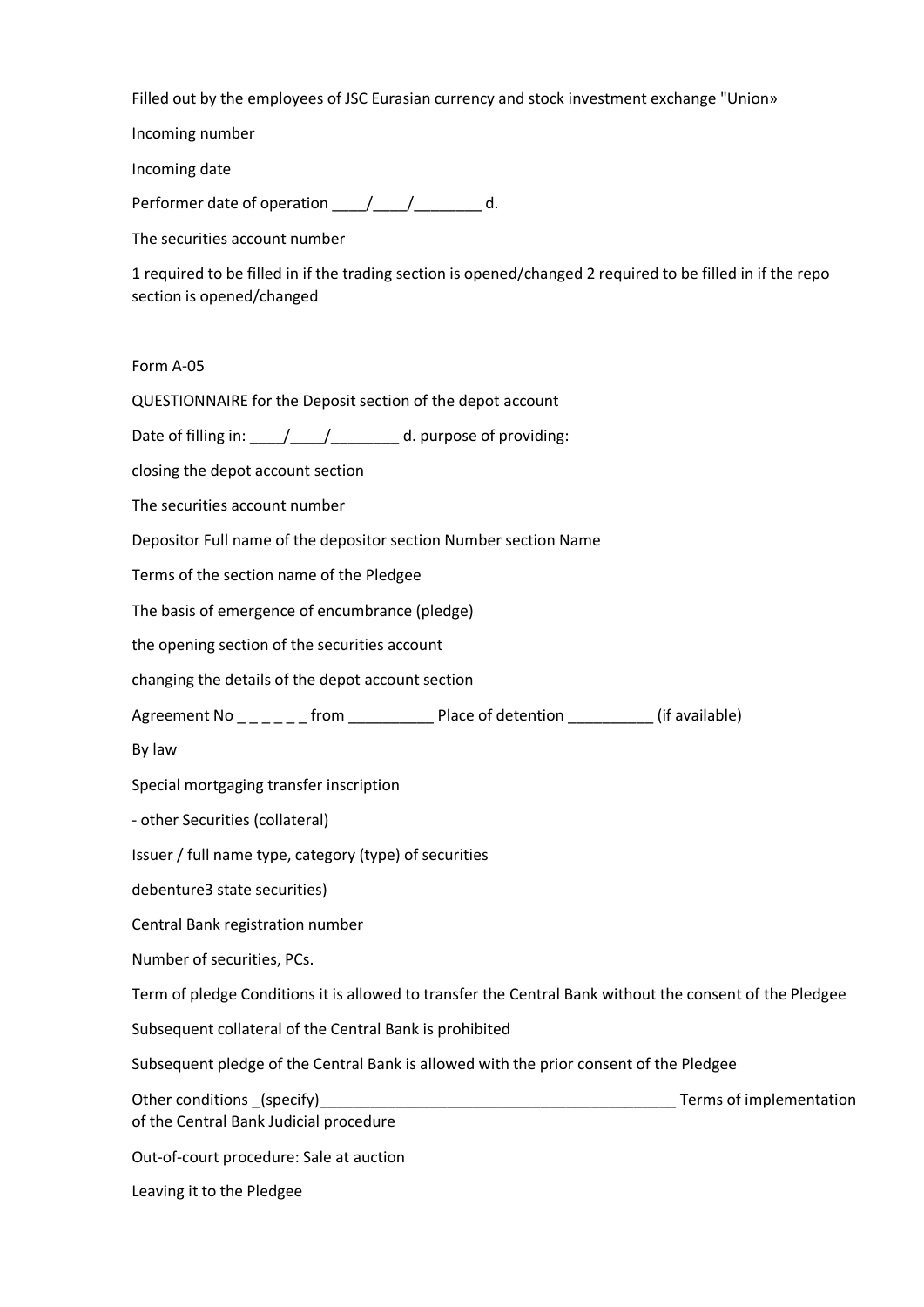Sale by a Pledgee or Commission agent to a third party

other (specify) The contents of the special mortgaging transfer inscription

"After " " 20 \_d. (Name of Mortgagor) grants (Name of Mortgagee) being the mortgagee of a mortgage recorded on depo account of the pledger, No\_\_\_\_\_\_\_\_\_\_\_\_\_\_\_\_, the right to sell the mortgage, and to the Depositary by the expiration of the period charges on the basis of the order of (Name of Mortgagee) to write off from the mortgage securities account of the Pledgor  $\mathsf{No}$   $\qquad \qquad \mathsf{``}$ 

Conditions for termination of the pledge stipulated in the agreement( if any), Authorized person of the Pledgee Basis of authority Signature of The authorized person of the Pledgee

SEAL

Initiator of the operation

The initiator of the transaction, the depositor

Administration

Other \_\_\_\_\_\_\_\_\_\_\_\_\_\_\_\_\_\_\_\_\_\_\_\_\_\_\_\_\_\_\_\_\_\_\_\_\_\_\_\_\_\_\_ Authorized person Basis of authority

Signature of Authorized person

SEAL

Filled in by employees of the Eurasian currency and stock investment exchange "Union»

Incoming number

Incoming date

Performer date of operation \_\_\_\_/\_\_\_\_/\_\_\_\_\_\_\_\_ d.

The securities account number

3 Specified for mortgages

Form A-06

DETAILS of SECURITIES OWNERS for the return of securities

Date of order:  $\frac{1}{2}$   $\frac{1}{2}$   $\frac{1}{2}$  d. order Number:  $\frac{1}{2}$ 

Type of Bank details: Bank Details apply to all valuable

securities accounted for in the section of the transit depot account of the CC (only for transfer to the depot account)

Various details for securities

The securities account number

Depositor

Full name (first and last name)

**Securities** 

Number of the depot account section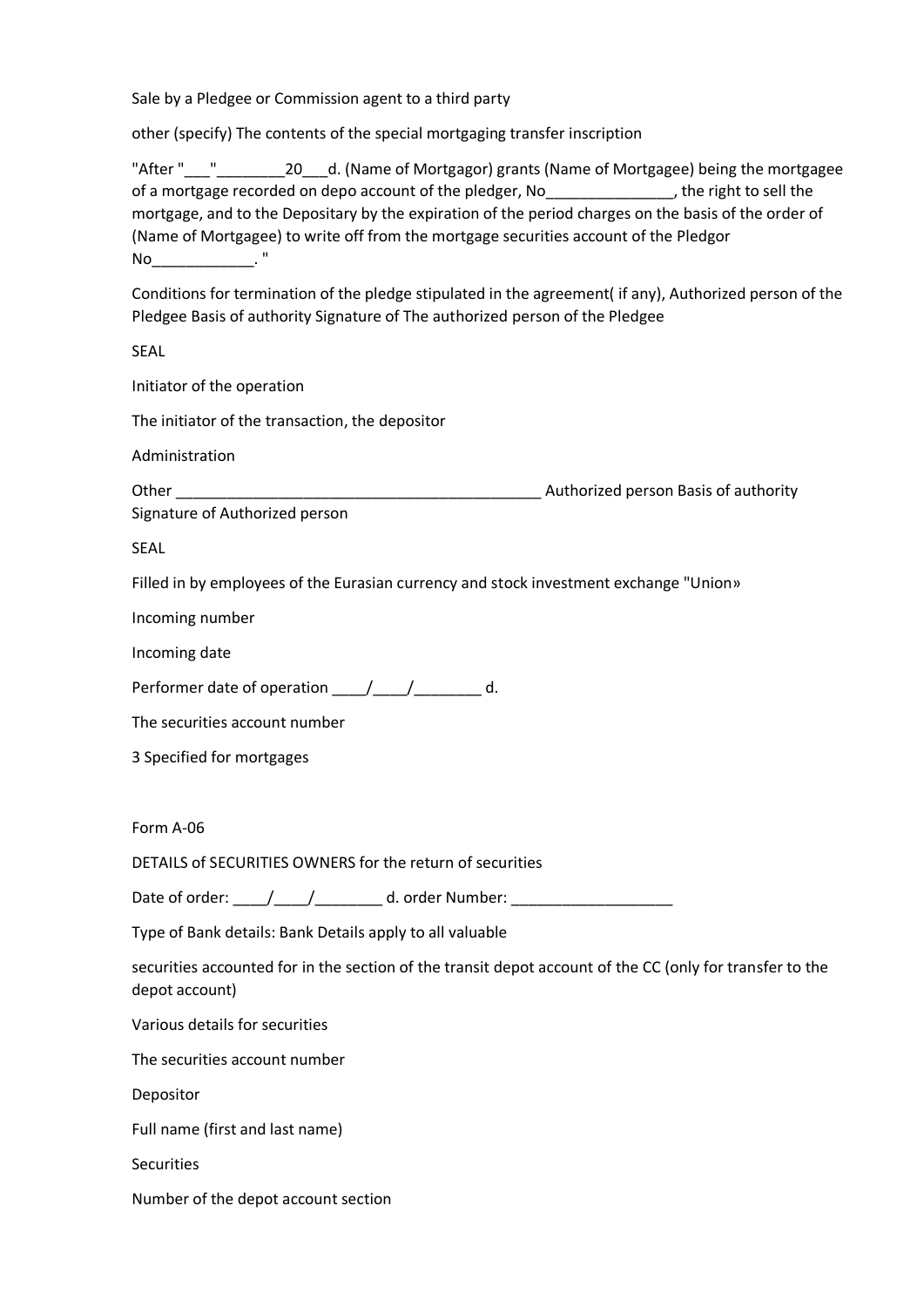Storage location Type, category (type) of securities State registration number of securities Number of securities, PCs. Number of securities account Name Number depot account Section securities, in words Details for the transfer Full name (full name) depot Account / Personal account The number of section of the securities account Type of storage location Depository client Code 1\_\_\_\_\_\_\_\_\_\_\_\_\_\_\_\_\_\_\_\_\_\_\_\_\_\_ Registrant Name of the storage location Account number storage location Additional details Documents-grounds for conducting the operation Name Date Number Initiator of the operation The initiator of the transaction, the depositor Administration Otherwise \_\_\_\_\_\_\_\_\_\_\_\_\_\_\_\_\_\_\_\_\_\_\_\_\_\_\_\_\_\_\_\_\_\_\_\_\_\_\_\_\_\_ Authorized person Basis of authority Signature of Authorized person SEAL is Filled in by employees of the Eurasian currency and stock investment exchange " Union» Incoming number Incoming date Performer date of operation \_\_\_\_\_/\_\_\_\_\_/ \_\_\_\_\_\_\_ d. The securities account number Note about approval of the control Department Approved Refused (date) (signature) (full name) Form A-07 Questionnaire for the depot account Operator Date of filling in: \_\_\_\_\_\_\_\_\_\_\_\_\_\_\_\_ 20\_\_ d. Purpose of provision: assignment of the operator depot accounts Changing the details of the depot account operator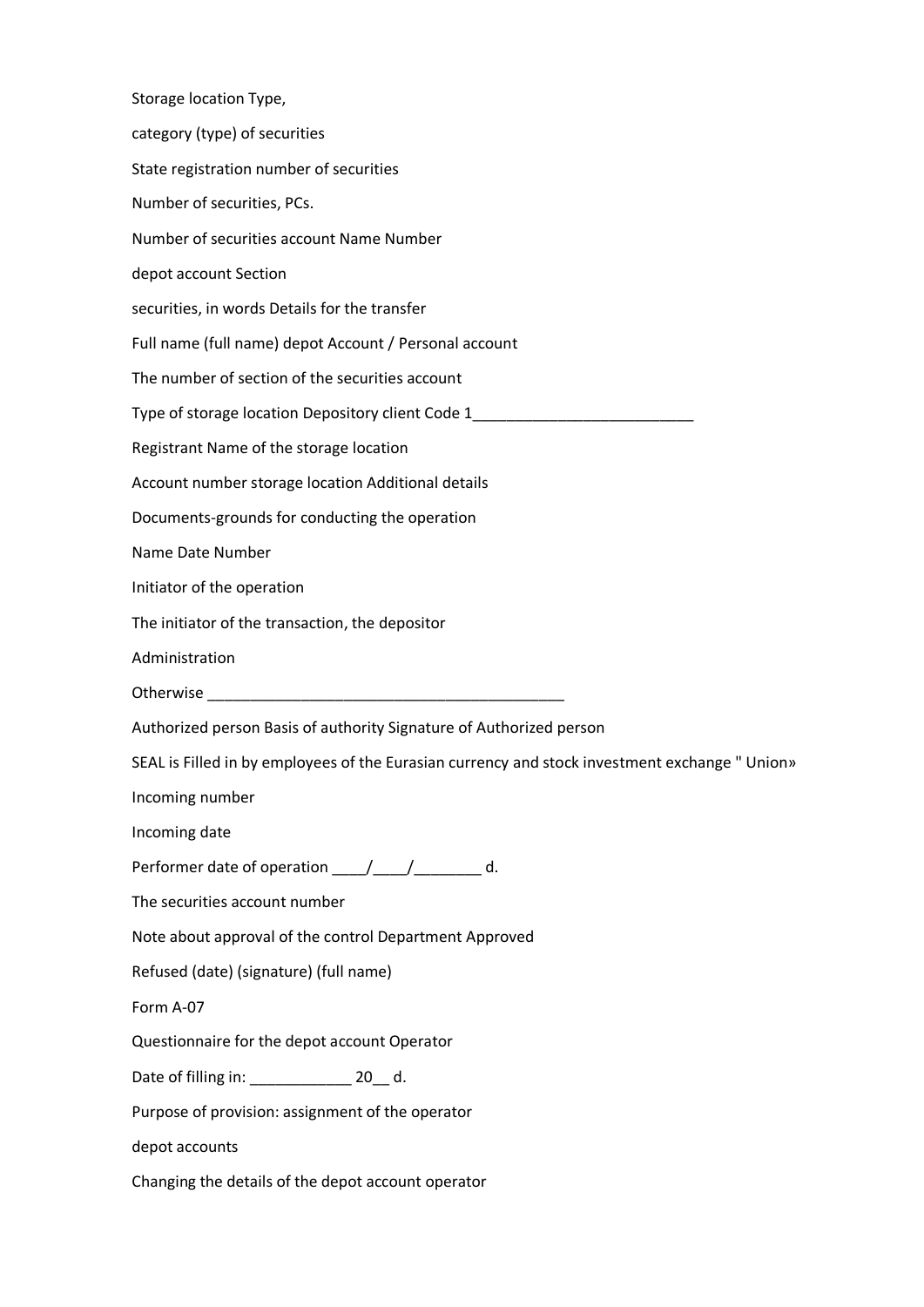The securities account number

Depositor

Full name in Russian

Please appoint a depot account Operator (note the type of corresponding depot accounts) with the powers listed in the attached power of attorney.

Depot accounts of the owner of the depot account Section \_\_\_\_\_\_

Securities account of the Trustee

Securities account of the nominee

Deposit agreement (Agreement on interdepository relations) No <br>from the from the from the from the from the from the from the from the from the from the from the from the from the from the from the from the from the from t g

The following person (the"Operator of the securities account"):

The operator of the securities account

Russian Russian full name Abbreviated name in Russian full name in English INN or similar registration number of the payer of the non - resident depositor assigned in the country of registration of this non resident depositor Jurisdiction

Information about state registration

For legal entities registered before

State registration number

Date of state registration Name of the registering authority

**OKPO** 

Address details

Location Actual address (if not the same as above) Address for providing correspondence Phone Fax Email

License information

Type of licensed activity

License number date

issues

State authority that issued the license

Method of exchange of documents

In the office of the Depositary Registered letter EDO \_\_\_\_\_\_\_\_\_\_\_\_\_\_\_\_\_\_\_\_\_\_\_\_\_\_\_\_\_\_\_\_\_\_\_\_ No agreement/contract\_\_\_\_\_\_\_\_\_\_\_\_\_\_\_\_\_\_\_\_\_\_\_\_\_ from \_\_\_\_\_\_\_\_\_\_\_\_\_\_\_\_\_\_\_\_\_\_\_\_\_\_\_\_\_\_\_

Information about the person who has the right to act on behalf of the depot account Operator without a power of attorney full name, position

Print sample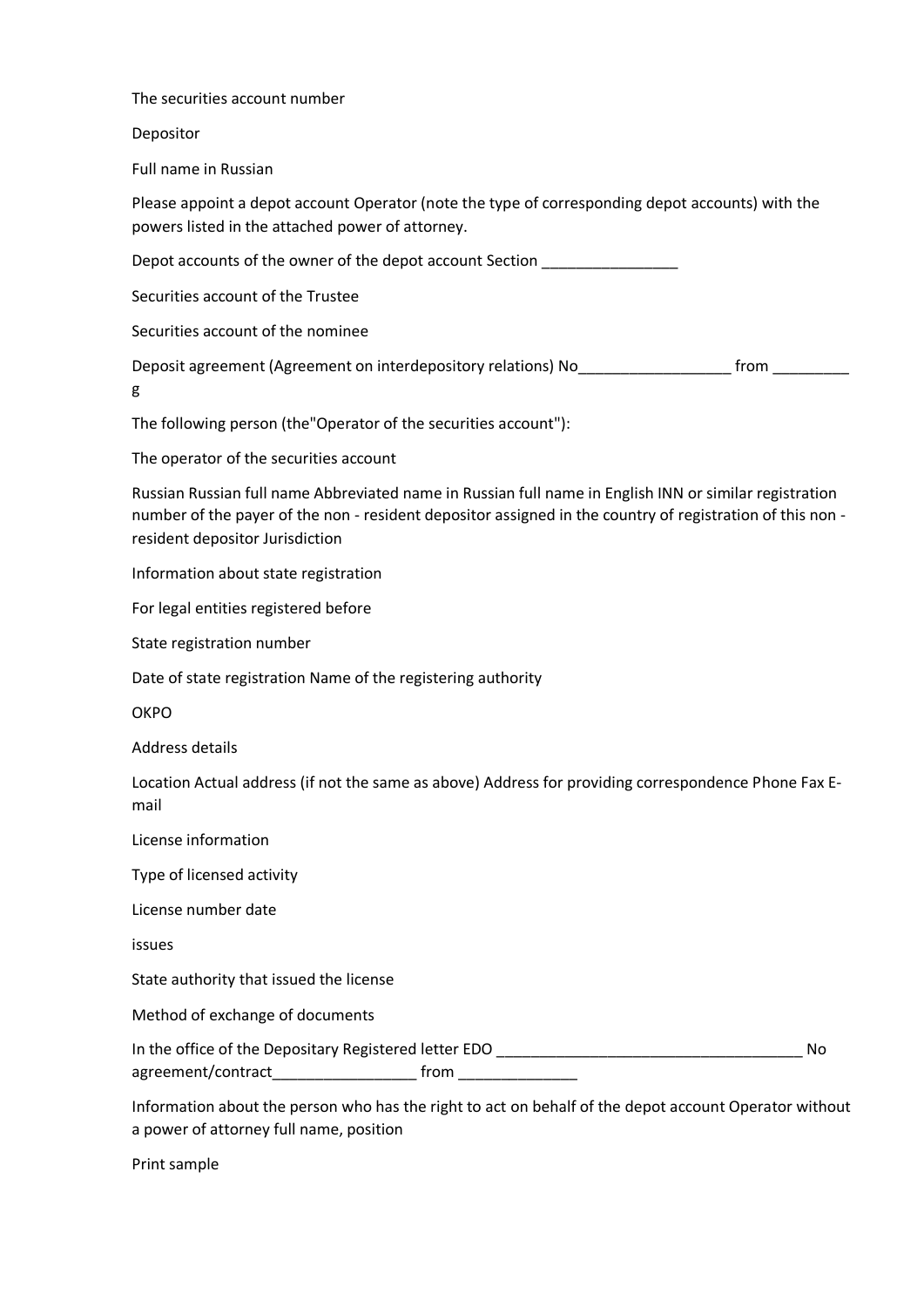| name, number, date of the document                                                                                                                                                              |
|-------------------------------------------------------------------------------------------------------------------------------------------------------------------------------------------------|
| Documents confirming the authority of the depot account Operator:                                                                                                                               |
| 1. power of Attorney No_____ from ______ 2. Agreement with the operator of the depot account<br>$No_{---}$ from $_{---}$                                                                        |
| Date:______________20____ d.                                                                                                                                                                    |
|                                                                                                                                                                                                 |
| SEAL is Filled in by employees of the Eurasian currency and stock investment exchange " Union»                                                                                                  |
| Incoming number date of incoming call date Of operation ____/____/__________ d. depo account<br>Number                                                                                          |
| 15                                                                                                                                                                                              |
| Form P-01                                                                                                                                                                                       |
| Order to open a depot account                                                                                                                                                                   |
| Date of order: _____/_____/__________ d. order Number: _________________________                                                                                                                |
| Contract                                                                                                                                                                                        |
| Type of agreement Depository                                                                                                                                                                    |
| <b>Bridge</b>                                                                                                                                                                                   |
| About rendering services of the specialized Depository date of the agreement _______________________ d.<br>contract Number                                                                      |
| Depositor                                                                                                                                                                                       |
| The full name of the depositor type of the securities account Owner                                                                                                                             |
| Trustee nominee holder Trade Transit Other<br>Information for opening a depot trading account                                                                                                   |
| Type of trading account depot Owner                                                                                                                                                             |
| The Trustee is the nominee of Another<br>Name of<br>the clearing organization, by order (with consent) of which operations are performed on the trading<br>account of the Settlement Depository |
| Initiator of the operation                                                                                                                                                                      |
| The initiator of the transaction, the depositor                                                                                                                                                 |
| Administration Other _<br>Authorized person Basis of<br>authority Signature of Authorized person                                                                                                |

SEAL is Filled in by employees of the Eurasian currency and stock investment exchange " Union»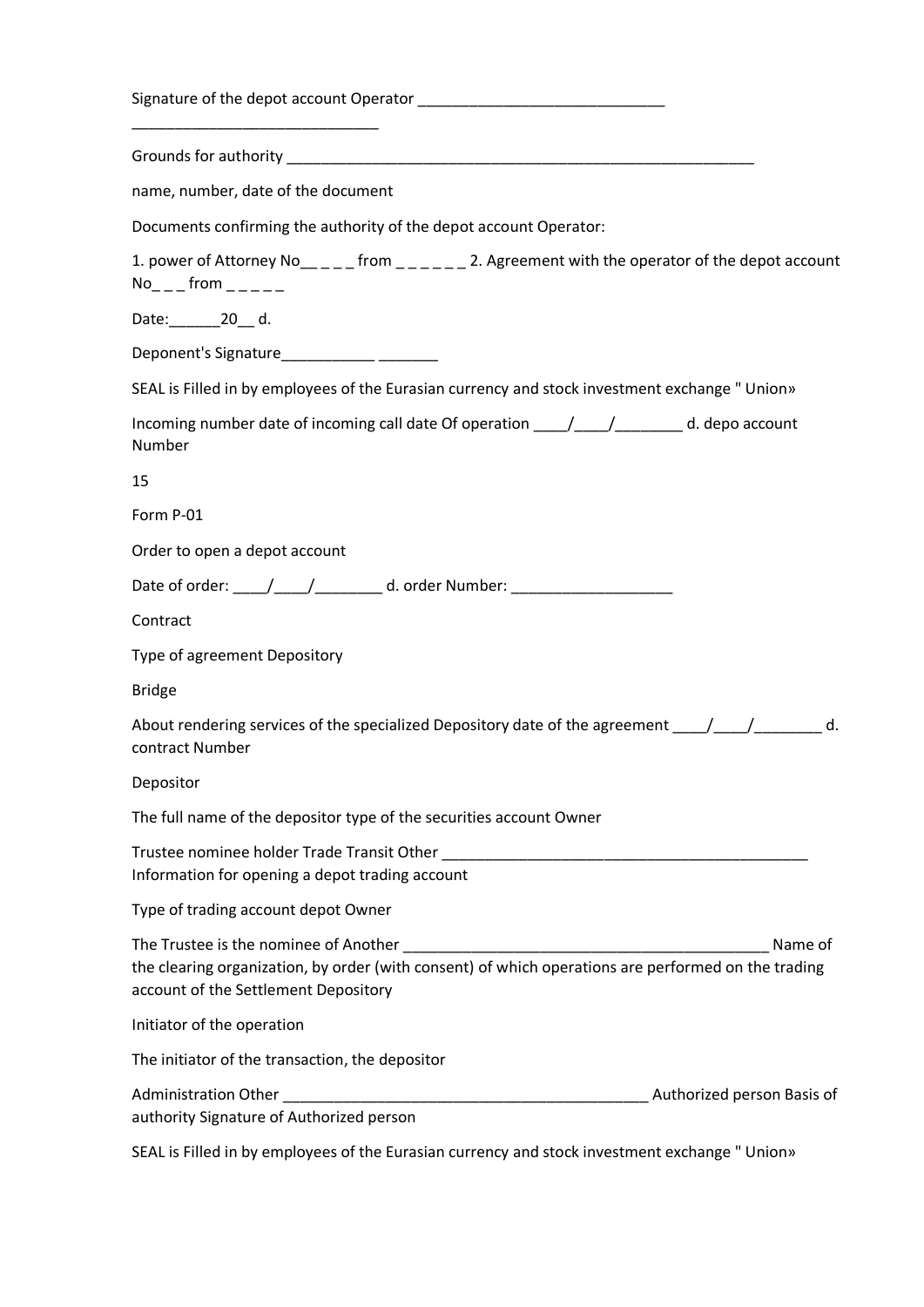| Incoming number date of incoming call date Of operation ____/____/__________ d. depo account<br>Number |  |
|--------------------------------------------------------------------------------------------------------|--|
| Form P-02                                                                                              |  |
| ORDER to cancel the appointment of the Manager/operator of the depot                                   |  |
| Date of order: _____/_____/___________ d. order Number: ________________________                       |  |
| The securities account number                                                                          |  |
| Depositor                                                                                              |  |
| Full name (first and last name)                                                                        |  |
| Manager                                                                                                |  |
| Full name                                                                                              |  |
| Operator                                                                                               |  |
| Name                                                                                                   |  |
| Initiator of the operation                                                                             |  |
| The initiator of the transaction, the depositor                                                        |  |
| authority signature of the Authorized person                                                           |  |
| <b>SEAL</b>                                                                                            |  |
| Filled in by employees of the Eurasian currency and stock investment exchange "Union»                  |  |
| Incoming number                                                                                        |  |
| Incoming date                                                                                          |  |
| Performer date of operation _____/_____/__________ d.                                                  |  |
| Depot account number                                                                                   |  |
| Form P-03 ORDER for registration and storage/de-registration and storage of securities                 |  |
| Date of order: _____/______/___________ d. order Number: _______________________                       |  |
| Type of operation: admission to the accounting and storage of the deregistration and storage           |  |
| The securities account number                                                                          |  |
| Depositor                                                                                              |  |
| Full name (first and last name)                                                                        |  |
| Securities                                                                                             |  |
| The number of section of the securities account                                                        |  |
|                                                                                                        |  |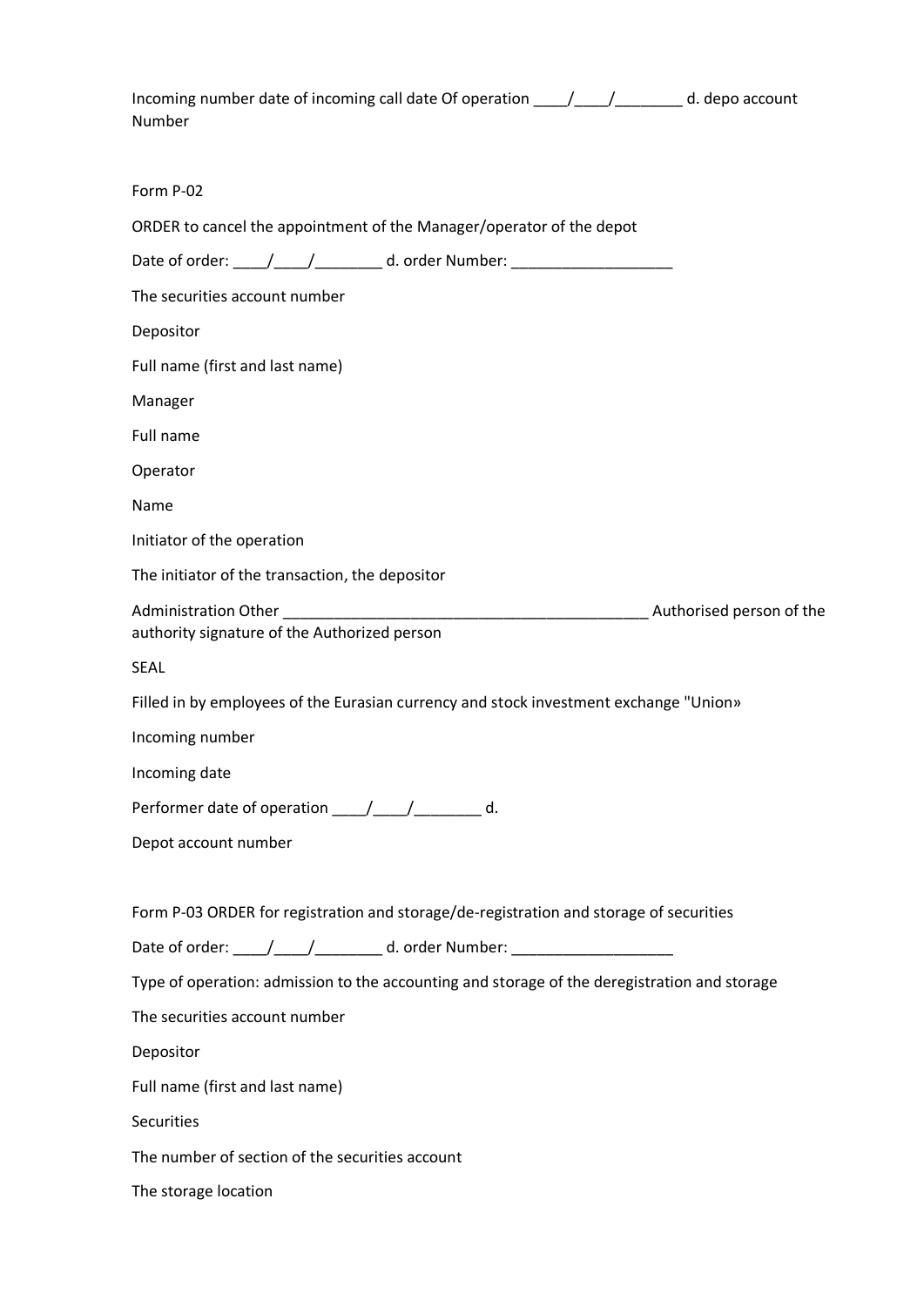| Type, category Issuer                                                                                              |
|--------------------------------------------------------------------------------------------------------------------|
| (type) of securities                                                                                               |
| State registration number (ISIN - for foreign securities)                                                          |
| The Number Of Room                                                                                                 |
| valuable Name                                                                                                      |
| account                                                                                                            |
| of securities, PCs.                                                                                                |
| Number of securities, in words depo                                                                                |
| The billing section                                                                                                |
| Contractor                                                                                                         |
| Full name (full name) type of storage location Depository client Code 1________________                            |
| Registrant Name of the storage location                                                                            |
| Account number of the storage location                                                                             |
| Depo account / Personal account number of the depo account section Additional details                              |
| Payment terms                                                                                                      |
| Delivery of securities                                                                                             |
| Free delivery                                                                                                      |
| Delivery against payment                                                                                           |
|                                                                                                                    |
|                                                                                                                    |
| Settlement date____________________________transaction Sum2 (in figures) (in words) (currency) Place of<br>payment |
| Whether there is an encumbrance                                                                                    |
| the<br>Central Bank is not encumbered                                                                              |
| Documents-grounds for conducting the operation                                                                     |
| Name Date Number                                                                                                   |
| Initiator of the operation                                                                                         |
| The initiator of the transaction, the depositor                                                                    |
| Administration                                                                                                     |
|                                                                                                                    |
| Authorised person of the authority signature of the Authorized person                                              |
| SEAL                                                                                                               |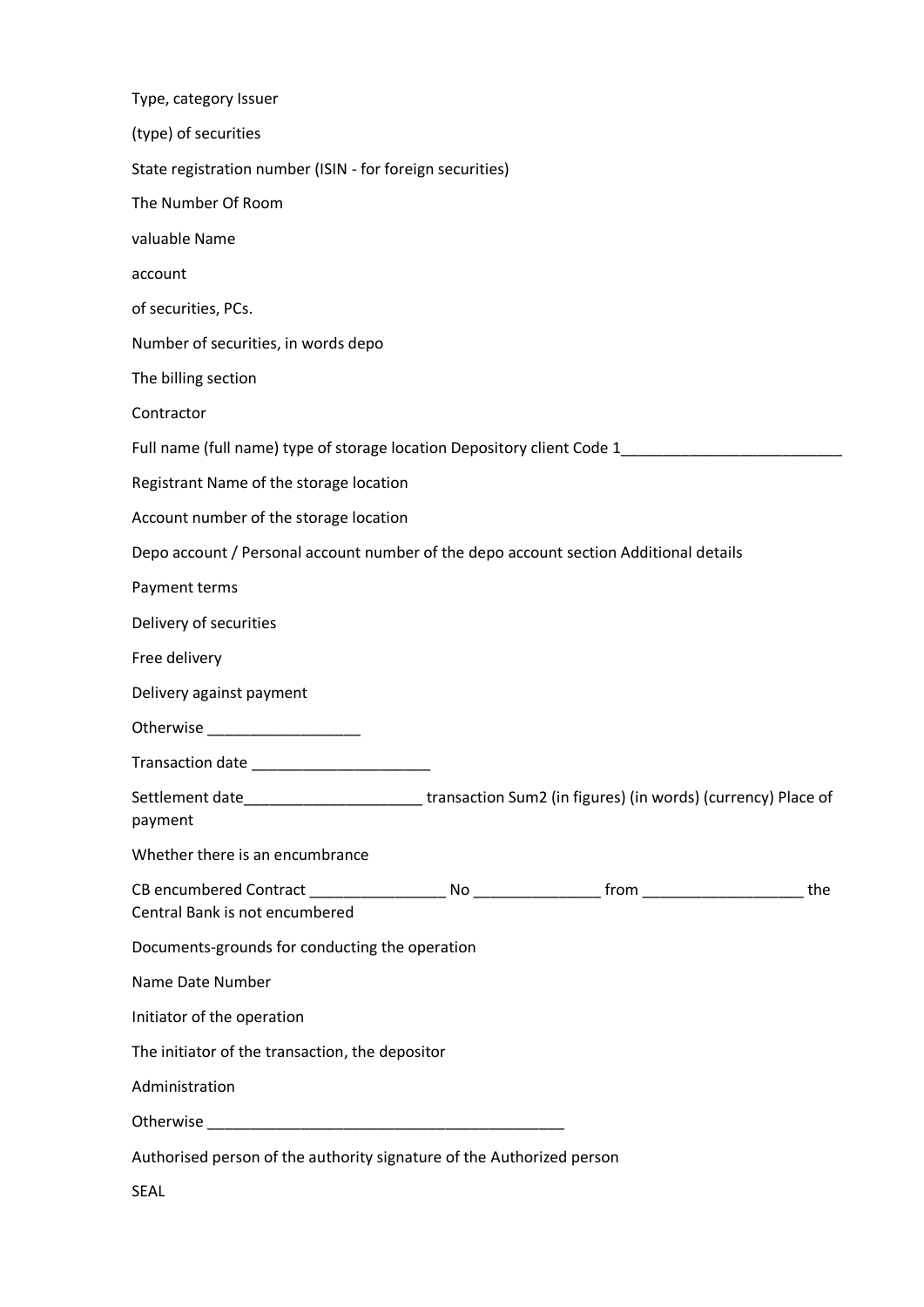1 required to be filled in in case of re registration of ownership rights to securities in the register of holders of registered securities accounts on the terms of delivery against payment

Depositor-Pledger3

Authorized person Basis of authority Signature of Authorized person

SEAL

Pledger4

Authorized person Basis of authority Signature of Authorized person

SEAL

Counterparty to a REPO deal5

Authorized person Basis of authority Signature of Authorized person

SEAL is Filled in by employees of the Eurasian currency and stock investment exchange " Union»

Incoming number

Incoming date

Performer date of operation \_\_\_\_/\_\_\_\_/\_\_\_\_\_\_\_ d.

The securities account number

Note about approval of the control Department Approved

Refused (date) (signature) (full name)

3filled in case of acceptance for storage of pledged securities 4filled in case of withdrawal from storage of pledged securities 5filled in case of withdrawal from storage of securities received under the first part of the REPO agreement

Form P-04

ORDER to perform inventory operations with documentary securities

Date of order:  $\frac{1}{2}$  / d. order Number:

Type of operation: registration and storage of securities certificates

deregistration and storage of securities certificates

The securities account number

Depositor

Full name (first and last name)

**Securities** 

The number of section of the securities account

The storage location Name

Quantity

security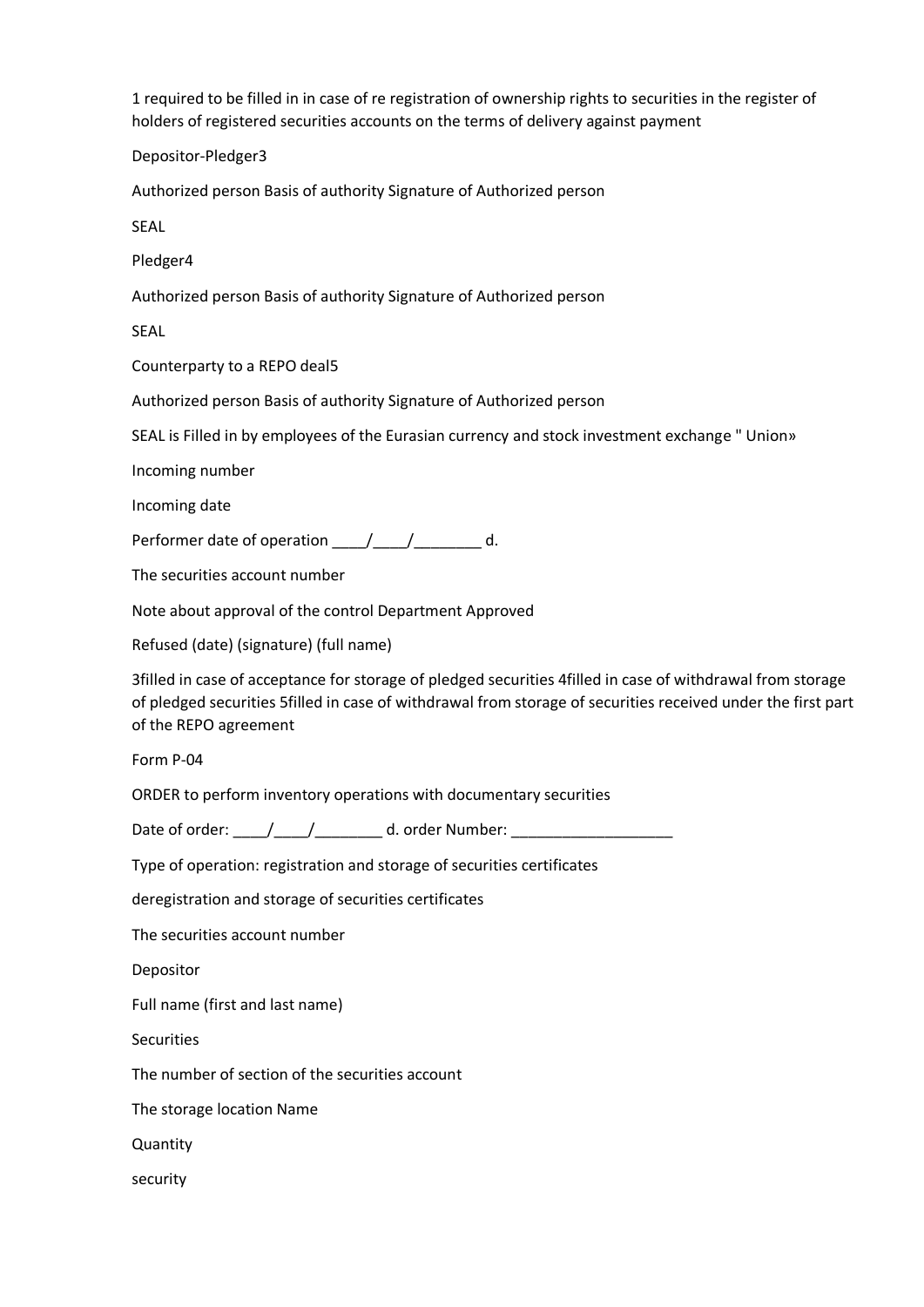| Number of securities, PCs.                                                                                                                               |  |
|----------------------------------------------------------------------------------------------------------------------------------------------------------|--|
| securities, in words                                                                                                                                     |  |
| Number of applications, PCs.                                                                                                                             |  |
| Number Name of account Number                                                                                                                            |  |
| depot                                                                                                                                                    |  |
| Invoice section                                                                                                                                          |  |
| applications, in words the full name of the debtor State registration number                                                                             |  |
| Attached document                                                                                                                                        |  |
| Date Number Code                                                                                                                                         |  |
| Depositor/recipient of securities                                                                                                                        |  |
| Name / full name TIN / Data of the identity document Basis of authority                                                                                  |  |
| <b>Additional condition</b>                                                                                                                              |  |
| Date of execution of the order Additional terms                                                                                                          |  |
| Documents-grounds for conducting the operation                                                                                                           |  |
| Name Date Number                                                                                                                                         |  |
| Initiator of the operation                                                                                                                               |  |
| The initiator of the transaction, the depositor                                                                                                          |  |
| Administration                                                                                                                                           |  |
|                                                                                                                                                          |  |
| Authorized person Basis of authority Signature of Authorized person                                                                                      |  |
| SEAL is Filled in by employees of the Eurasian currency and stock investment exchange " Union»                                                           |  |
| Incoming number                                                                                                                                          |  |
| Incoming date                                                                                                                                            |  |
| Performer date of operation ____/____/______g.                                                                                                           |  |
| 20                                                                                                                                                       |  |
| Form P-05                                                                                                                                                |  |
| ORDER for registration and storage/de-registration and storage of documentary securities                                                                 |  |
| Date of order: ____/____/___________ d. order Number: __________________________ operation Type:<br>registration and storage de-registration and storage |  |
| The securities account number                                                                                                                            |  |
| Depositor                                                                                                                                                |  |
| Full name (first and last name)                                                                                                                          |  |
| <b>Securities</b>                                                                                                                                        |  |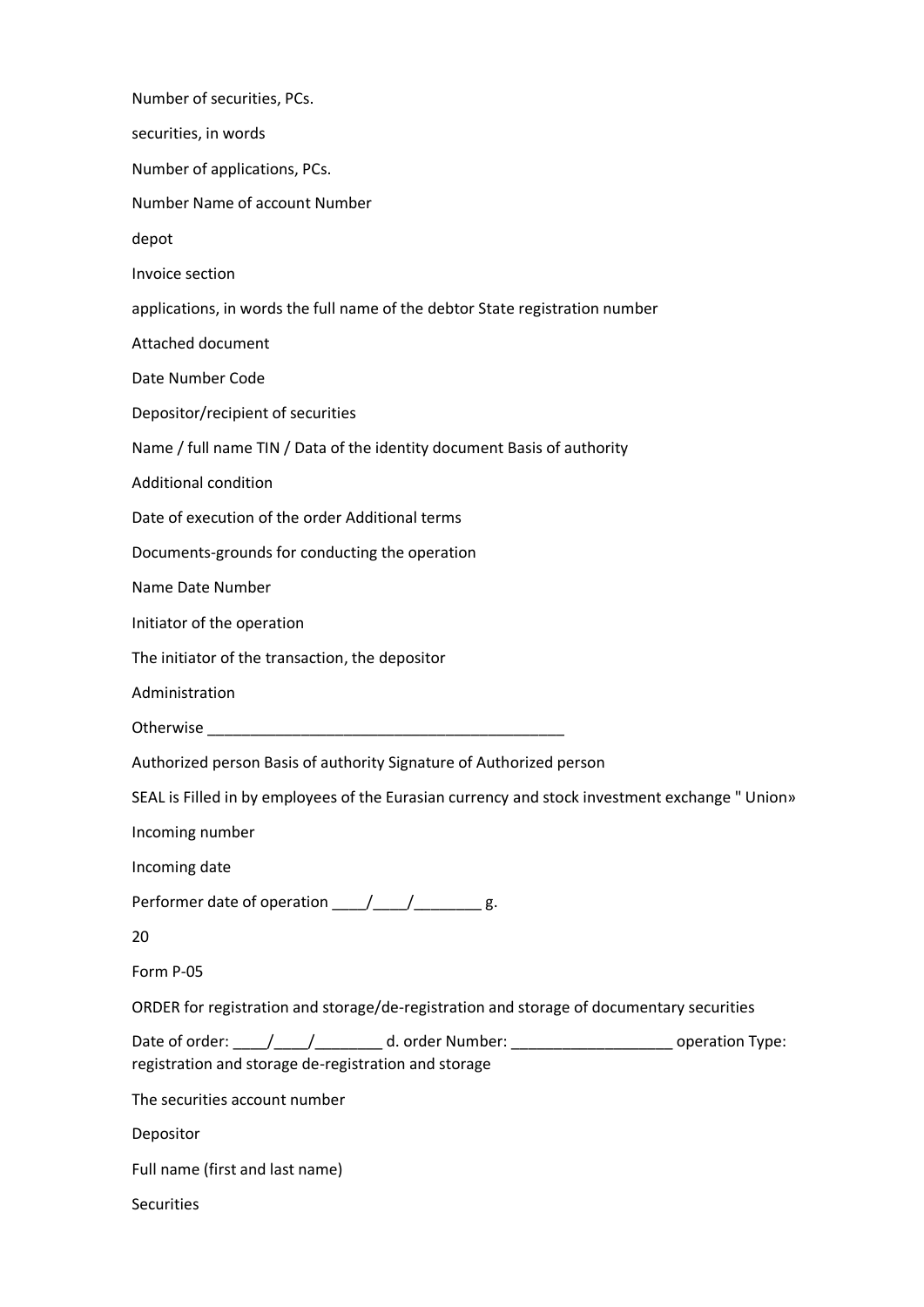| The number of section of the securities account                                                                    |     |
|--------------------------------------------------------------------------------------------------------------------|-----|
| The storage location Name                                                                                          |     |
| Quantity                                                                                                           |     |
| security                                                                                                           |     |
| Number of securities, PCs.                                                                                         |     |
| securities, in words                                                                                               |     |
| Number of applications, PCs.                                                                                       |     |
| Quantity                                                                                                           |     |
| The name of the account Number                                                                                     |     |
| depot                                                                                                              |     |
| The billing section                                                                                                |     |
| applications, in words the full name of the debtor State registration number Attached documents                    |     |
| Date Number Code                                                                                                   |     |
| Contractor                                                                                                         |     |
| Full name (full name) depot Account section number of the depot account Name of the storage location               |     |
| Number of the depot account in the storage Location section of the depot account in the storage<br>location        |     |
| Payment terms                                                                                                      |     |
| Date of operation                                                                                                  |     |
| <b>Additional information</b>                                                                                      |     |
| Whether there is an encumbrance                                                                                    |     |
| Central Bank is not encumbered                                                                                     | the |
| Documents-grounds for conducting the operation Name date Number                                                    |     |
| Initiator operation the initiator of the transaction, the depositor                                                |     |
| Administration                                                                                                     |     |
| Signature of Authorized person                                                                                     |     |
| SEAL                                                                                                               |     |
| Mortgagee1 Authorized person Basis of authority Signature of Authorized person                                     |     |
| SEAL is Filled in by employees of JSC Eurasian currency and stock investment exchange "«Union»"<br>Incoming number |     |
| Incoming date                                                                                                      |     |

Performer date of operation \_\_\_\_\_/\_\_\_\_\_/\_\_\_\_\_\_\_\_ d.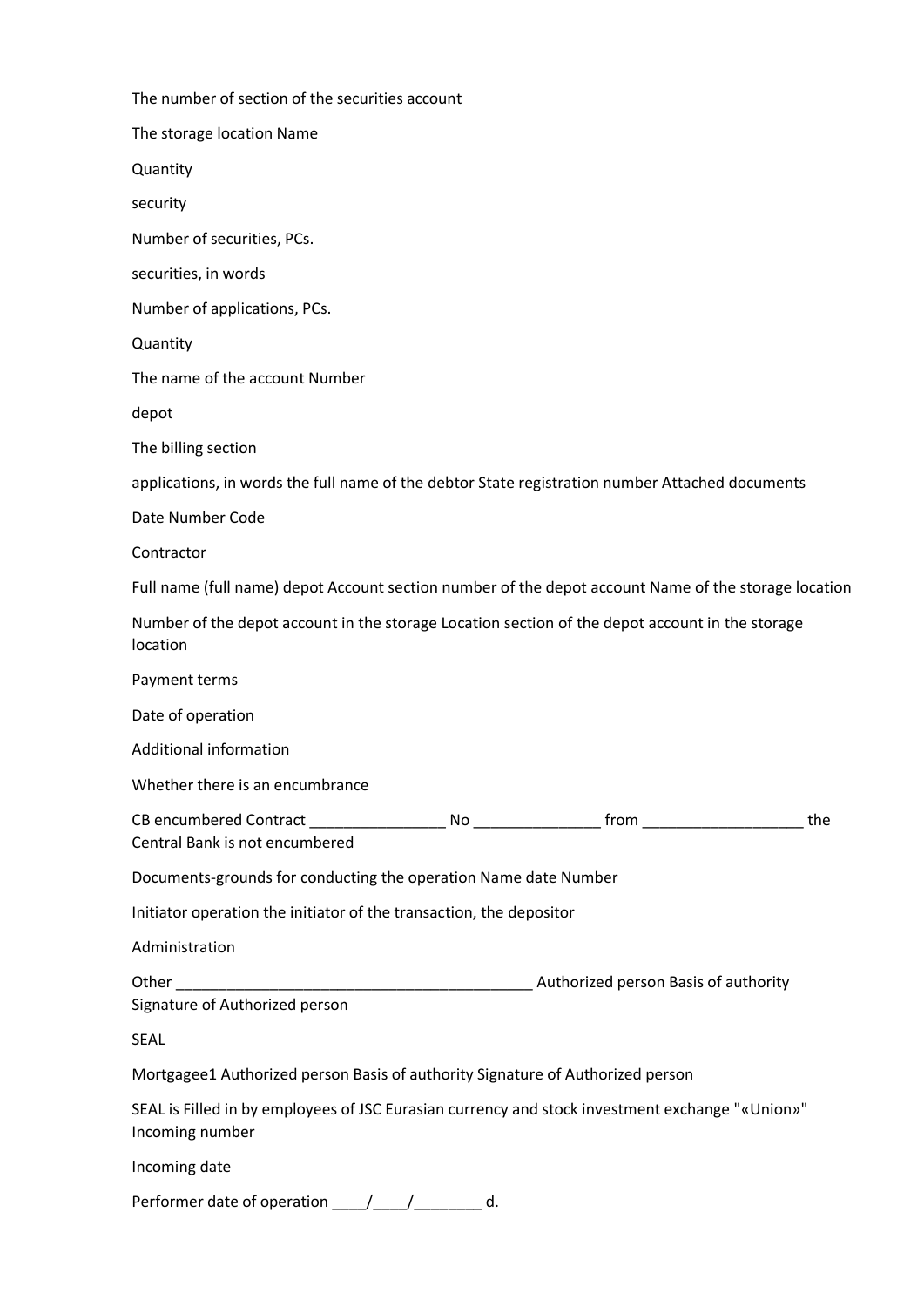## The securities account number

1filled in case of withdrawal of pledged securities from storage

## Form P-06

ORDER for moving securities (changing the place of storage of securities)

Date order: \_\_\_\_/\_\_\_\_/\_\_\_\_\_\_\_\_ G. Room assignments: \_\_\_\_\_\_\_\_\_\_\_\_\_\_\_\_\_\_\_ Type of operation: move securities

## Depositor

Full name (full name) depo account Number (current place of securities storage) Depo account number (new securities storage location)

Securities 1

The number of section of the securities account

The storage location

Type, category Issuer

(type) of securities

State registration number (ISIN - for foreign securities)

Number of securities, PCs.

The Number Of Room

securities, the Name

account

cursive depot

The billing section

Securities 2

The number of section of the securities account

Storage location Name

security

**Quantity** 

The number

of securities, PCs.

securities, in words

Number of applications, PCs.

Quantity Number

applications, Name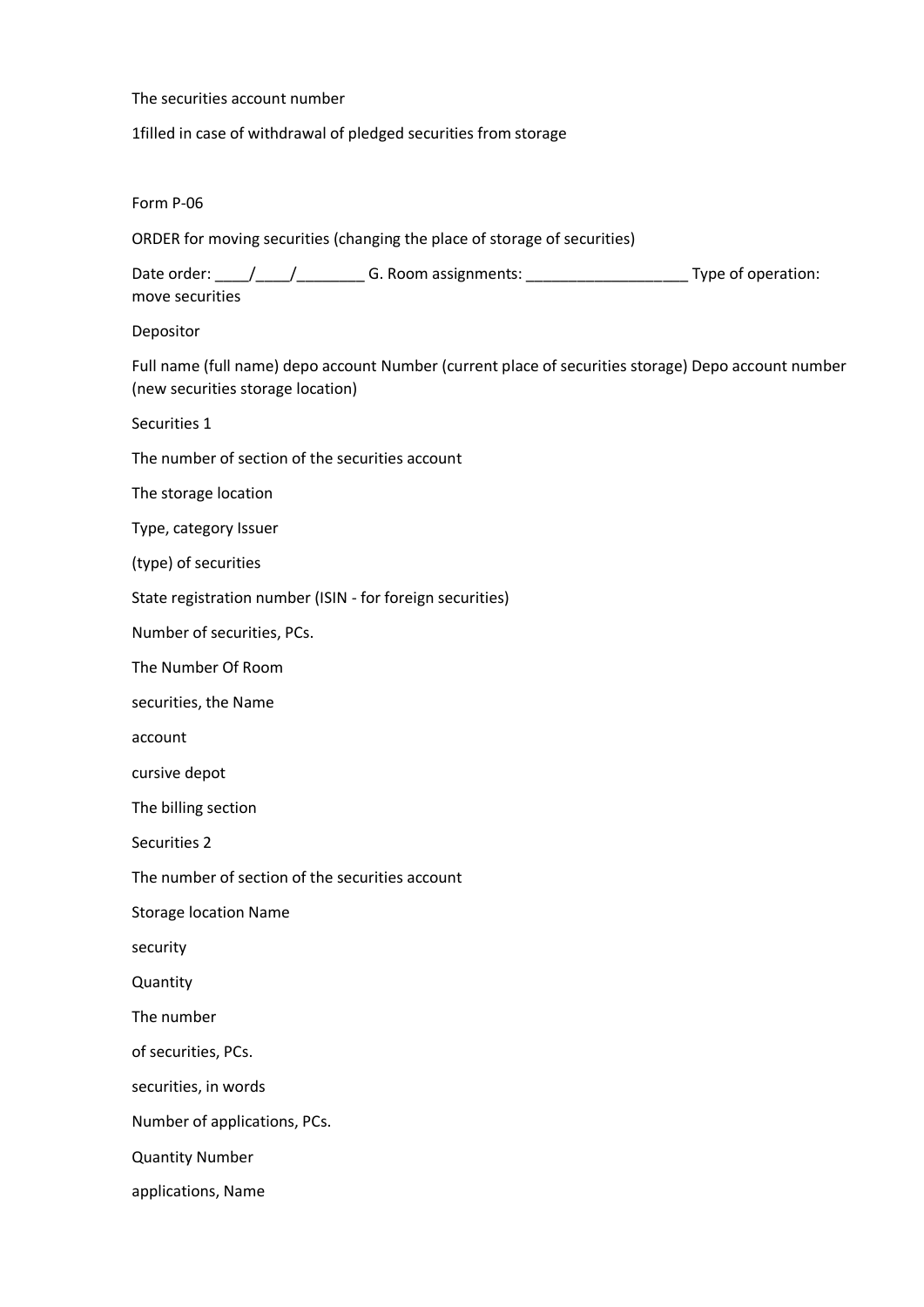| invoices                                                                                                                         |
|----------------------------------------------------------------------------------------------------------------------------------|
| in words depot                                                                                                                   |
| The billing section                                                                                                              |
| Full name of the debtor State registration number Attached documents                                                             |
| Date Number Code                                                                                                                 |
| The new place of storage of securities                                                                                           |
| The number of section of the securities account                                                                                  |
| The type of storage location, the Depository Code of the client                                                                  |
| Registrant Name of the storage location                                                                                          |
| Account number of the storage location depot Account/ Personal account section number of the depot<br>account Additional details |
| Payment terms                                                                                                                    |
| Date of the transaction settlement date                                                                                          |
| Place of payment                                                                                                                 |
| Documents-grounds for conducting the operation                                                                                   |
| Name Date Number                                                                                                                 |
| Initiator of the operation                                                                                                       |
| The initiator of the transaction, the depositor                                                                                  |
| <b>Administration Other</b><br>Authorized person Basis of<br>authority Signature of Authorized person                            |
| <b>SEAL</b>                                                                                                                      |
| Filled in by employees of the Eurasian currency and stock investment exchange " Union»                                           |
| 1 filled in for non documentary securities 2 Filled in for documentary securities                                                |
| Incoming number                                                                                                                  |
| Incoming date                                                                                                                    |
| Performer date of operation ____/____/________ d.                                                                                |
| Form P-07                                                                                                                        |
| ORDER to transfer securities between sections of the depot account                                                               |
| Date of order: _____/______/__________ d. order Number: ________________________                                                 |
| The securities account number                                                                                                    |
| Depositor                                                                                                                        |
| Full name (first and last name)                                                                                                  |
|                                                                                                                                  |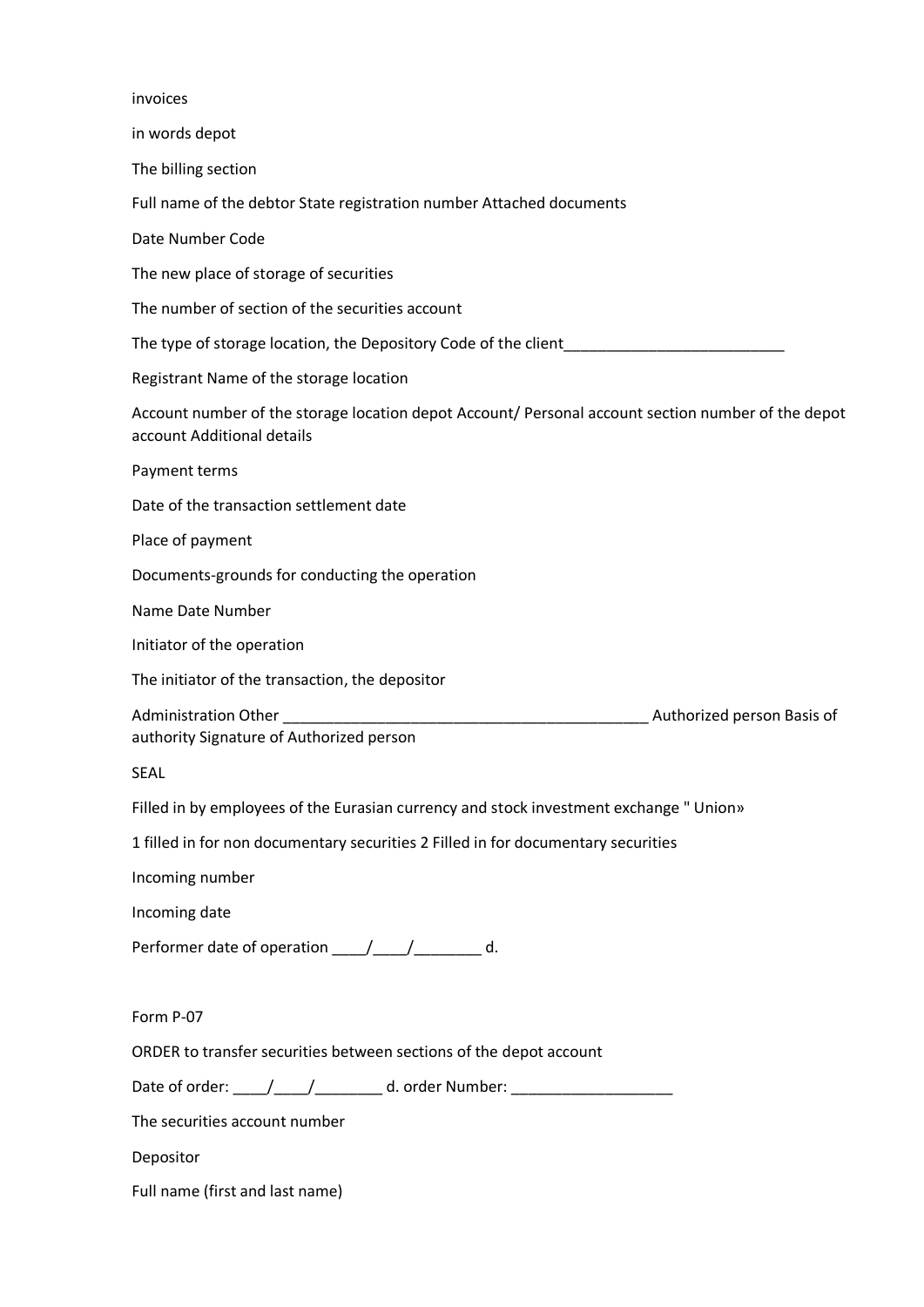| <b>Securities</b>                                                                              |  |
|------------------------------------------------------------------------------------------------|--|
| The number of section of the securities account                                                |  |
| The storage location                                                                           |  |
| Type, category Issuer                                                                          |  |
| (type) of securities                                                                           |  |
| State registration number (ISIN - for foreign securities)                                      |  |
| The Number Of Room                                                                             |  |
| valuable Name                                                                                  |  |
| account                                                                                        |  |
| of securities, PCs.                                                                            |  |
| Number of securities, in words depo                                                            |  |
| The billing section                                                                            |  |
| Section of the securities account to be credited                                               |  |
| The number of section of the securities account                                                |  |
| The storage location                                                                           |  |
| Name number of the depot account section of the account                                        |  |
| Additional banking details                                                                     |  |
| <b>Additional condition</b>                                                                    |  |
| No operation in the storage location                                                           |  |
| Documents-grounds for conducting the operation                                                 |  |
| Name Date Number                                                                               |  |
| Initiator of the operation                                                                     |  |
| The initiator of the transaction, the depositor                                                |  |
| authority Signature of Authorized person                                                       |  |
| SEAL is Filled in by employees of the Eurasian currency and stock investment exchange " Union» |  |
| Incoming number                                                                                |  |
| Incoming date                                                                                  |  |
| Performer date of operation _____/_____/__________ d.                                          |  |
| Depot account number                                                                           |  |
|                                                                                                |  |

Form P-08

ORDER for transfer of securities between depo accounts of Depositors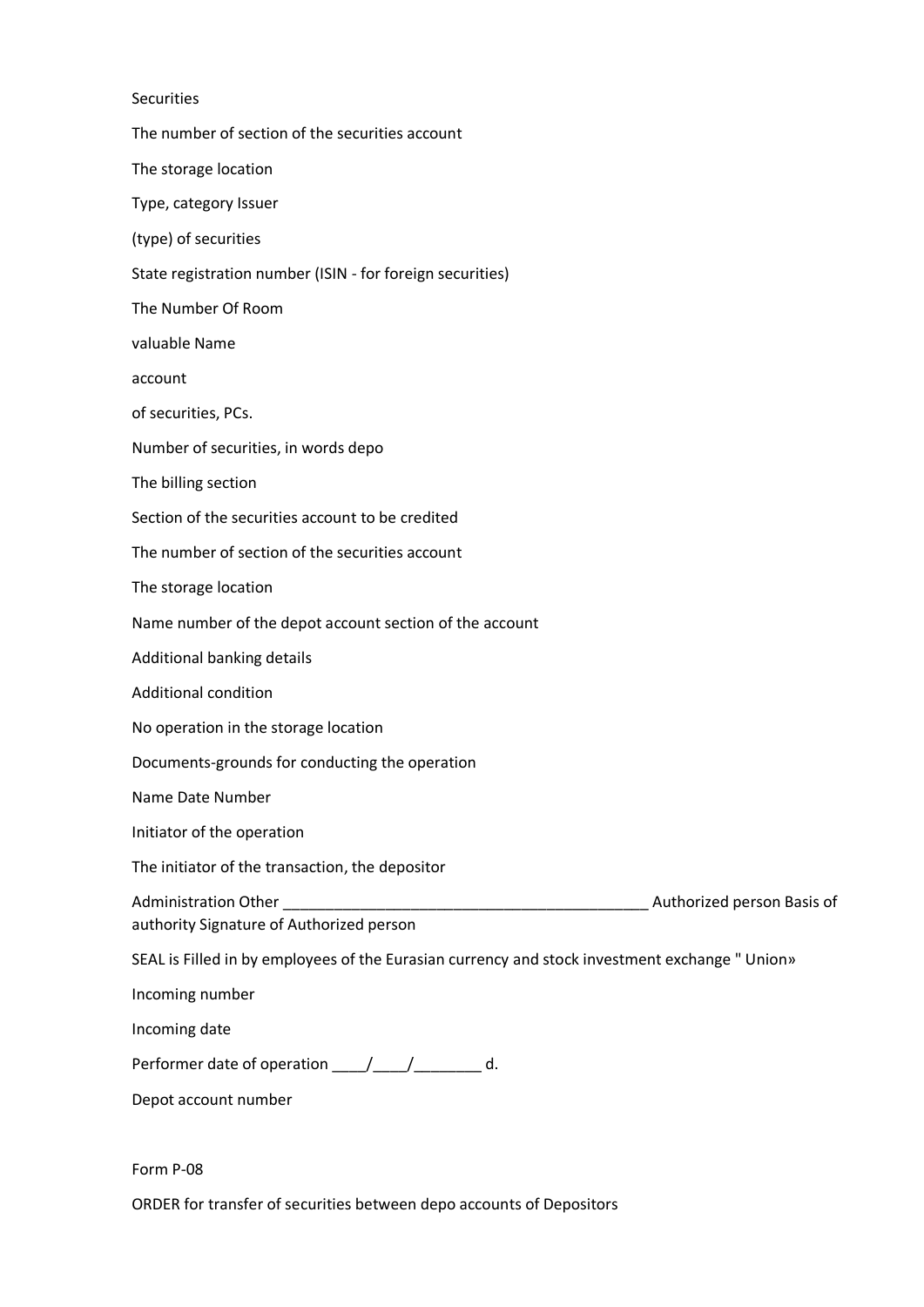| Date order: ____/_____/_______________G. Room assignments: __________________________the Type of operation: |  |
|-------------------------------------------------------------------------------------------------------------|--|
| write-offs of securities credited to the securities account                                                 |  |
| The securities account number                                                                               |  |
| Depositor                                                                                                   |  |
| Full name (first and last name)                                                                             |  |
| Securities 1                                                                                                |  |
| The number of section of the securities account                                                             |  |
| The storage location                                                                                        |  |
| State                                                                                                       |  |
| Quantity registration number account Name Number                                                            |  |
| depot                                                                                                       |  |
| (ISIN - for foreign securities) Type, category Issuer                                                       |  |
| (type) of securities                                                                                        |  |
| Quantity                                                                                                    |  |
| this Section                                                                                                |  |
| securities, invoices                                                                                        |  |
| in words of securities, PCs.                                                                                |  |
| Securities 2                                                                                                |  |
| The number of section of the securities account                                                             |  |
| <b>Storage location Name</b>                                                                                |  |
| security                                                                                                    |  |
| Quantity                                                                                                    |  |
| The number                                                                                                  |  |
| of securities, PCs.                                                                                         |  |
| securities, in words                                                                                        |  |
| Number of applications, PCs.                                                                                |  |
| <b>Quantity Number</b>                                                                                      |  |
| applications, Name                                                                                          |  |
| invoices                                                                                                    |  |
| in words depot                                                                                              |  |
| The billing section                                                                                         |  |
| Full name of the debtor State registration number                                                           |  |
| Attached document                                                                                           |  |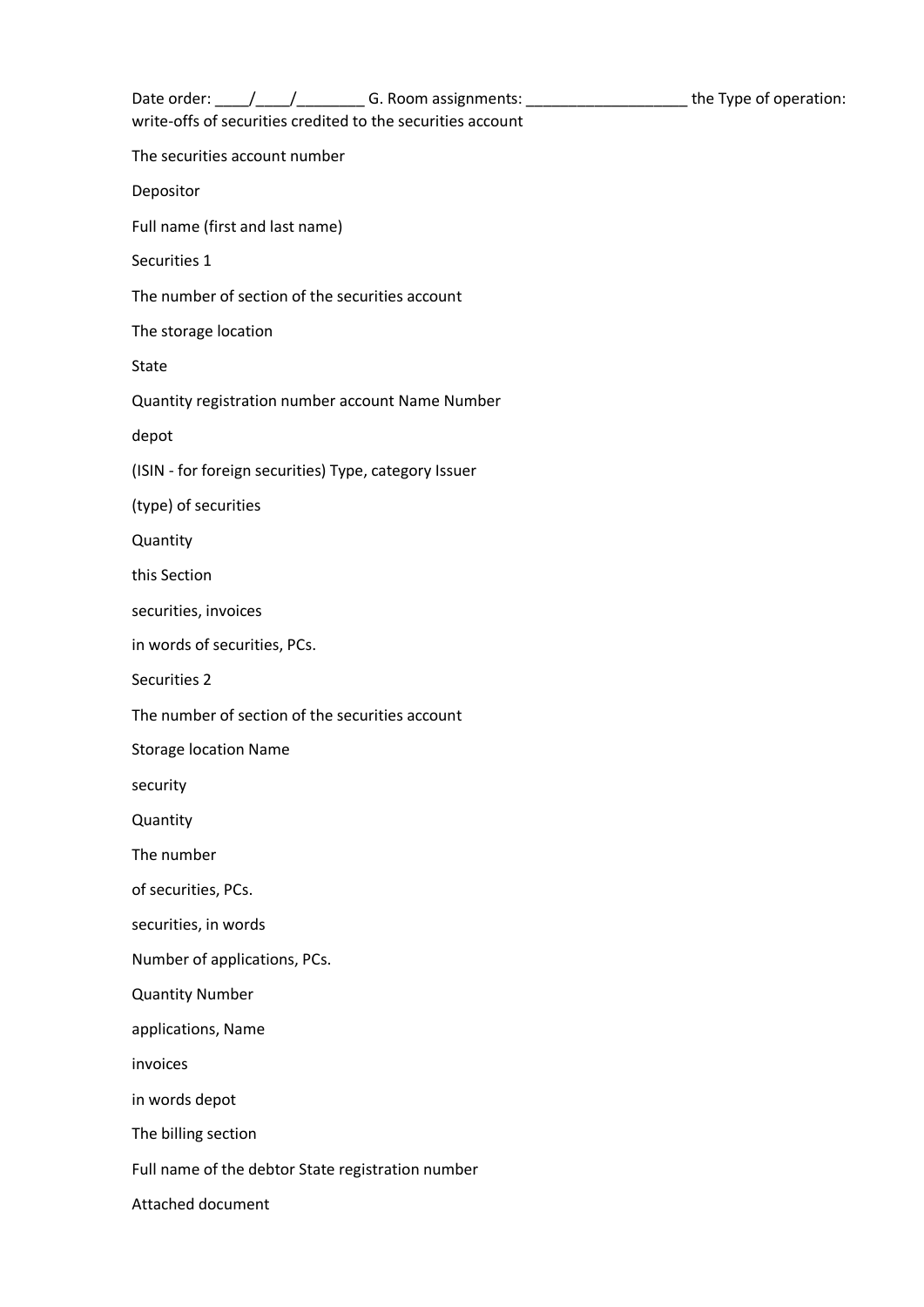| Date Number Code                                                                         |
|------------------------------------------------------------------------------------------|
| Contractor                                                                               |
| Full name (full name) depot account Number                                               |
| The custody account section                                                              |
| Name of the storage location number of the depot account in the storage location         |
| Section of the depot account in the place of storage                                     |
| Additional banking details                                                               |
| <b>Additional condition</b>                                                              |
| No operation in the storage location                                                     |
| Whether there is an encumbrance                                                          |
| the<br>Central Bank is not encumbered                                                    |
| Documents-grounds for conducting the operation                                           |
| Name Date Number                                                                         |
| Initiator of the operation                                                               |
| The initiator of the transaction, the depositor                                          |
| authority signature of the Authorized person                                             |
| <b>SEAL</b>                                                                              |
| 13аполняется for book-entry securities 2 to be completed for the certificated securities |
| Pledger3                                                                                 |
| Authorized person Basis of authority Signature of authorized person                      |
| <b>SEAL</b>                                                                              |
| Filled in by employees of the Eurasian currency and stock investment exchange "Union»    |
| Incoming number                                                                          |
| Incoming date                                                                            |
| Performer date of operation ____/____/________ d.                                        |
| Depot account number                                                                     |
| Note about approval of the control Department                                            |
| Agreed                                                                                   |
| Refused (date) (signature) (full name)                                                   |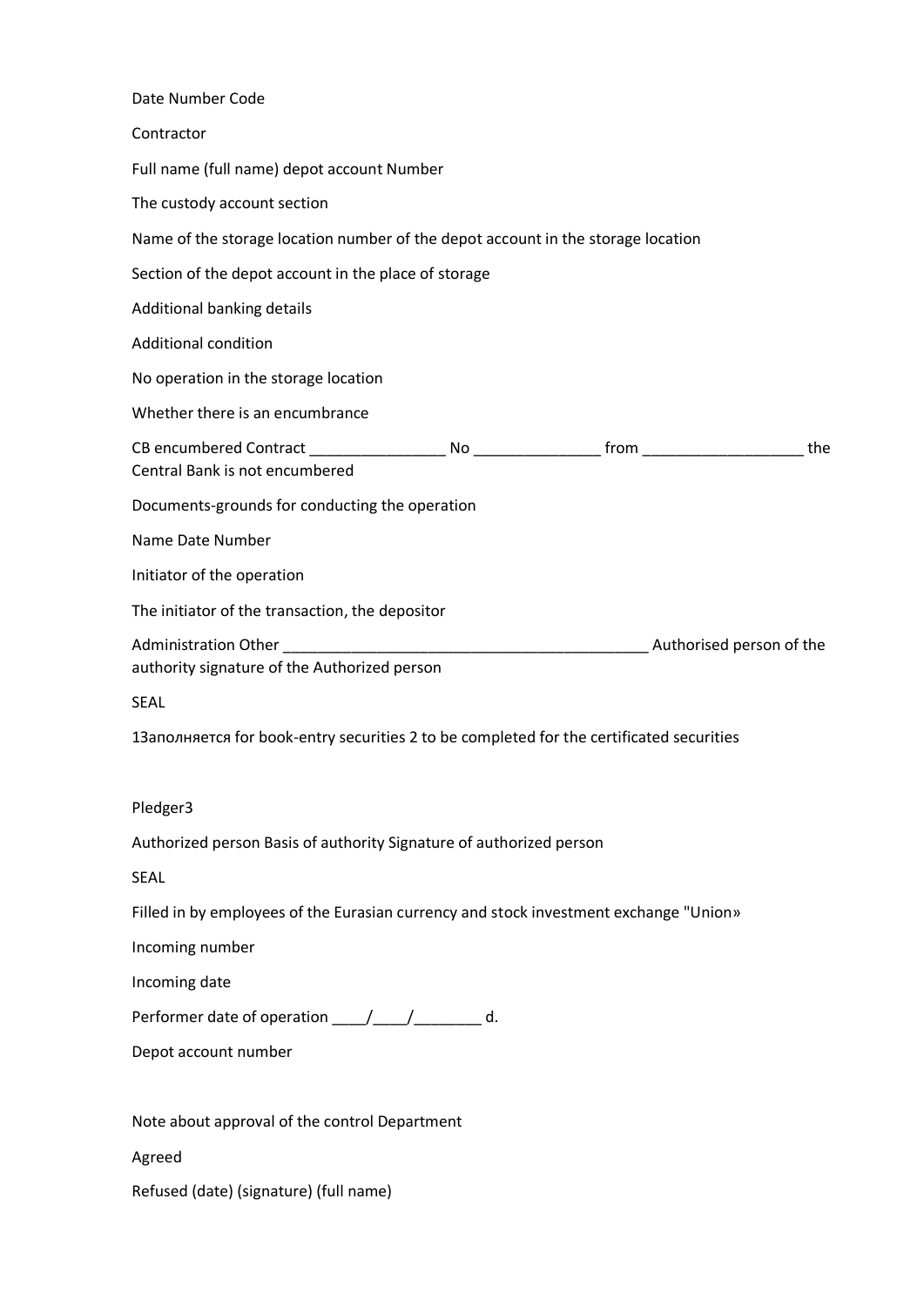3filled in case of debiting the pledged securities from the account

Form P-09 COLLATERAL ASSIGNMENT Date of order: \_\_\_\_\_/\_\_\_\_\_/\_\_\_\_\_\_\_\_\_\_ d. order Number: \_\_\_\_\_\_\_\_\_\_\_\_\_\_\_\_\_\_\_\_\_\_\_\_\_ Type of operation: registration of securities collateral registration of termination of pledge of securities The securities account number Depositor Full name (first and last name) **Securities** The number of section of the securities account The storage location View, State category registration Issuer (type) number (ISIN - for securities foreign securities securities) **Quantity** Number Name depot accounts Number of securities, PCs. securities, in words Collateral value Section Bank accounts additional information about the operation Number of the new section of the depot account Information about the Pledgee Full name State registration number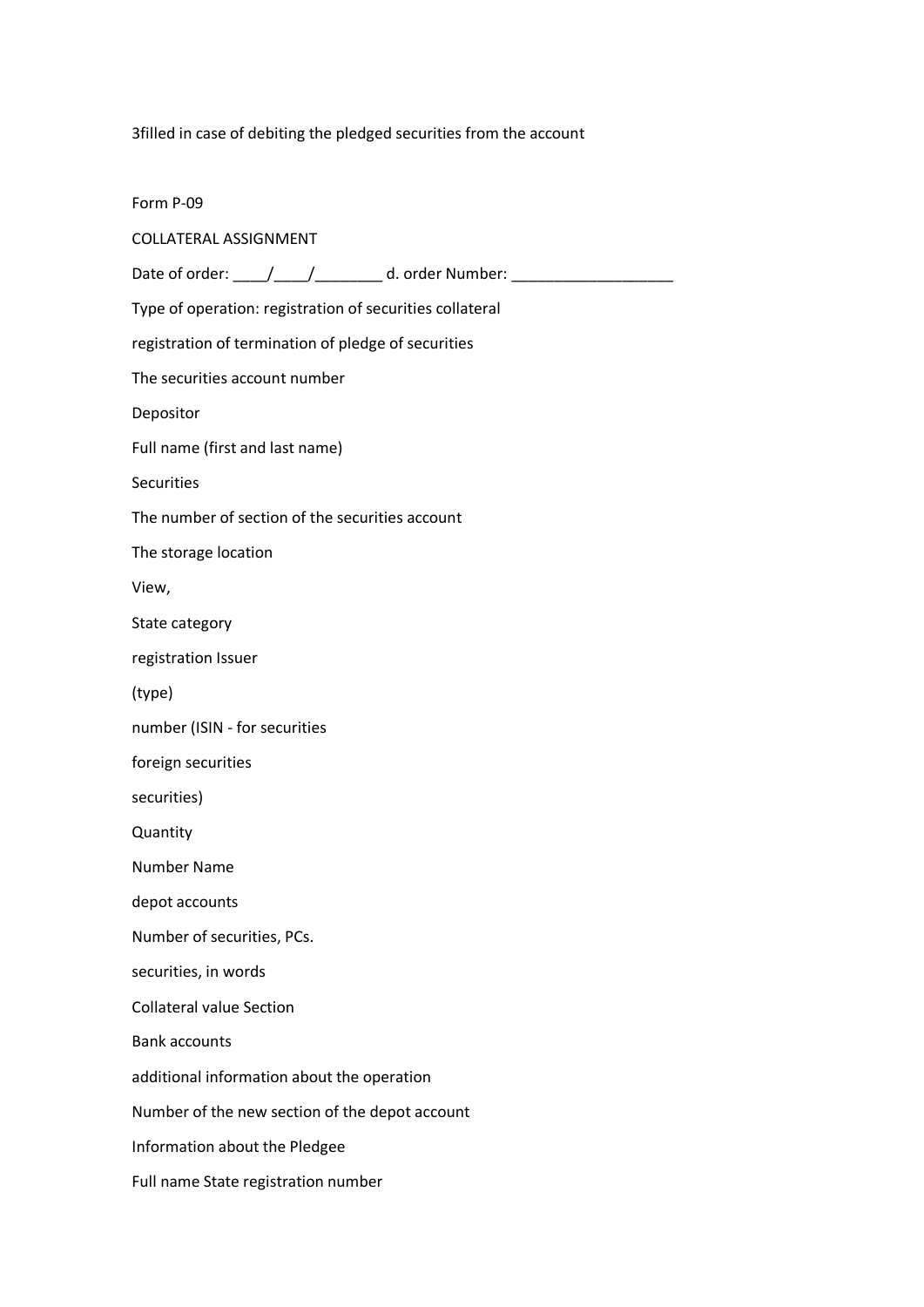| Registration date                                                                                                                                      |
|--------------------------------------------------------------------------------------------------------------------------------------------------------|
| Name of the registering authority                                                                                                                      |
| Documents-grounds for conducting the operation                                                                                                         |
| Name Date Number                                                                                                                                       |
| Depositor                                                                                                                                              |
| Authorized person Basis of authority Signature of Authorized person                                                                                    |
| <b>SEAL</b>                                                                                                                                            |
| Pledge holder                                                                                                                                          |
| Authorised person of the authority a Special mark the Signing of a pledge to this Order for the issue                                                  |
| bail is an agreement to commit (check in) the Deposit in accordance with the form of collateral section<br><b>Authorized Signature</b>                 |
| SEAL Filled out by the employees of JSC Eurasian currency and stock investment exchange "Union»                                                        |
| Incoming number                                                                                                                                        |
| Incoming date                                                                                                                                          |
| Performer date of operation _____/_____/__________ d.                                                                                                  |
| Depot account number                                                                                                                                   |
|                                                                                                                                                        |
| Form P-10                                                                                                                                              |
| ORDER to make changes to the depositor's Questionnaire                                                                                                 |
| Date of order: ____/____/________________d. order Number: _____________________________type of operation: making<br>changes to the depositor's Profile |
| The securities account number                                                                                                                          |
| Depositor                                                                                                                                              |
| The full name of the depositor type of the securities account Owner                                                                                    |
|                                                                                                                                                        |
| Initiator of the operation                                                                                                                             |
| The initiator of the transaction, the depositor                                                                                                        |
| authority signature of the Authorized person                                                                                                           |
| SEAL is Filled in by employees of the Eurasian currency and stock investment exchange " Union»                                                         |
| Incoming number the date of the incoming call the Date of the operation _____/_____/__________ d. depo<br>account Number                               |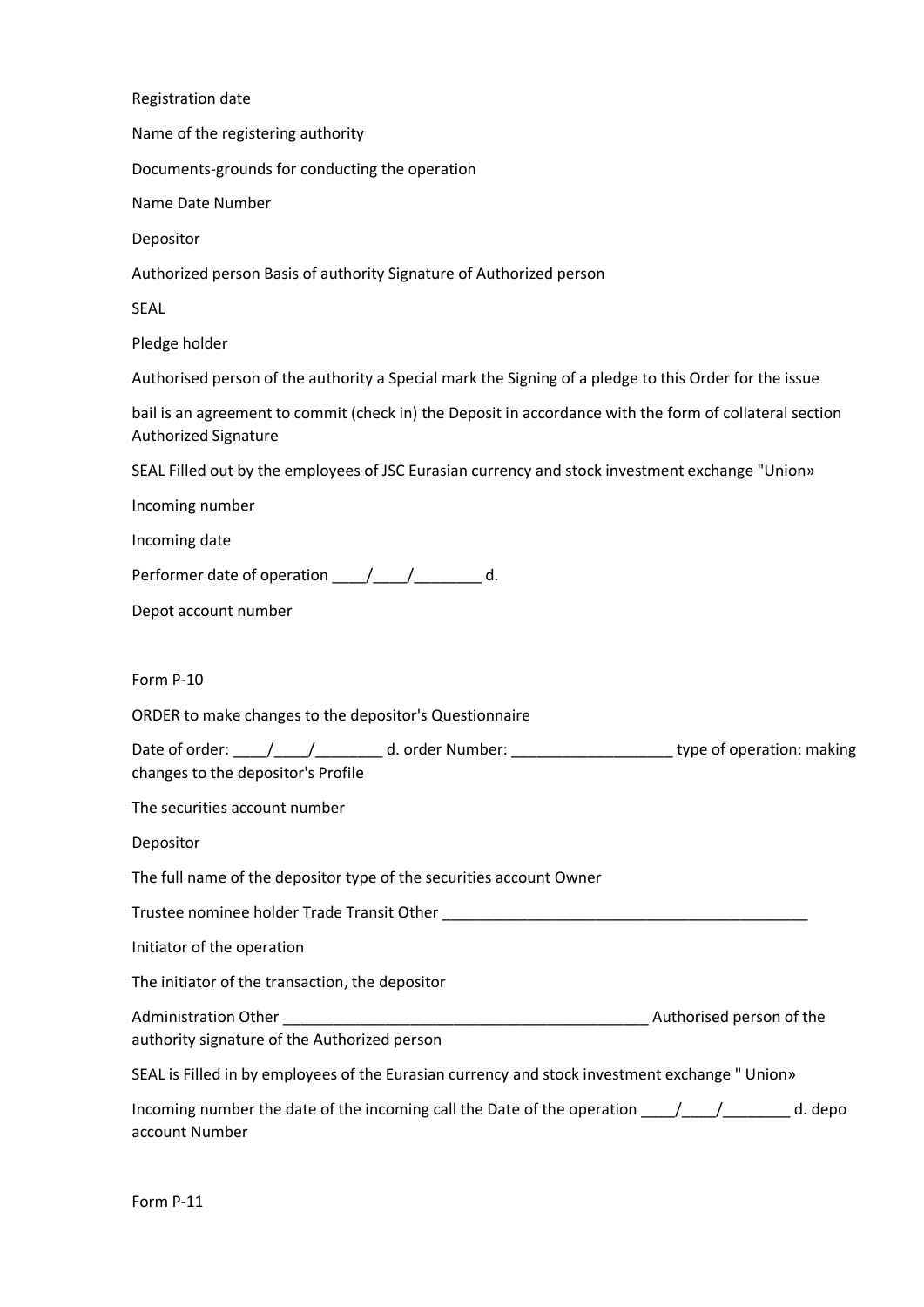INSTRUCTIONS for conducting an information operation Date of order: \_\_\_\_\_/\_\_\_\_\_/\_\_\_\_\_\_\_\_\_\_ d. order Number: \_\_\_\_\_\_\_\_\_\_\_\_\_\_\_\_\_\_\_\_\_\_\_\_\_ The securities account number Depositor Full name of the depositor Type of requested information Statement of depot account balances Frequency of receipt of the statement: — one-time as of \_\_\_\_/\_\_\_\_/\_\_\_\_\_\_\_\_ d. - monthly (as of the end of the last day of the month) Statement of balances under the section of the depot account as of  $\frac{1}{\frac{1}{\sqrt{1-\frac{1}{\sqrt{1-\frac{1}{\sqrt{1-\frac{1}{\sqrt{1-\frac{1}{\sqrt{1-\frac{1}{\sqrt{1-\frac{1}{\sqrt{1-\frac{1}{\sqrt{1-\frac{1}{\sqrt{1-\frac{1}{\sqrt{1-\frac{1}{\sqrt{1-\frac{1}{\sqrt{1-\frac{1}{\sqrt{1-\frac{1}{\sqrt{1-\frac{1}{\sqrt{1-\frac{1}{\sqrt{1-\frac{1$ Statement of the depot account balances of a certain type, type, or category of securities as of \_\_\_\_/\_\_\_\_/\_\_\_\_\_\_\_\_ d. Issuer Type, category (type) securities State registration number (ISIN - for foreign securities) Encumbrance of securities Number of securities, in words — not burdened — burdened Report on operations on the depot account for the period from  $\frac{1}{\sqrt{1-\frac{1}{\sqrt{1-\frac{1}{\sqrt{1-\frac{1}{\sqrt{1-\frac{1}{\sqrt{1-\frac{1}{\sqrt{1-\frac{1}{\sqrt{1-\frac{1}{\sqrt{1-\frac{1}{\sqrt{1-\frac{1}{\sqrt{1-\frac{1}{\sqrt{1-\frac{1}{\sqrt{1-\frac{1}{\sqrt{1-\frac{1}{\sqrt{1-\frac{1}{\sqrt{1-\frac{1}{\sqrt{1-\frac{1}{\sqrt{1-\frac{1}{$ \_\_\_\_/\_\_\_\_/\_\_\_\_\_\_\_\_ d. Method of issuing information In the office of the Depositary certified letter to the EDO for more information Initiator of the operation The initiator of the transaction, the depositor Administration Otherwise \_\_\_\_\_\_\_\_\_\_\_\_\_\_\_\_\_\_\_\_\_\_\_\_\_\_\_\_\_\_\_\_\_\_\_\_\_\_\_\_\_\_\_ Authorized person Basis of authority Signature of Authorized person SEAL Filled in by employees of the Eurasian currency and stock investment exchange "Union» Incoming number Incoming date Performer date of operation \_\_\_\_\_/\_\_\_\_\_/\_\_\_\_\_\_\_\_\_ d. Depot account number

Form P-12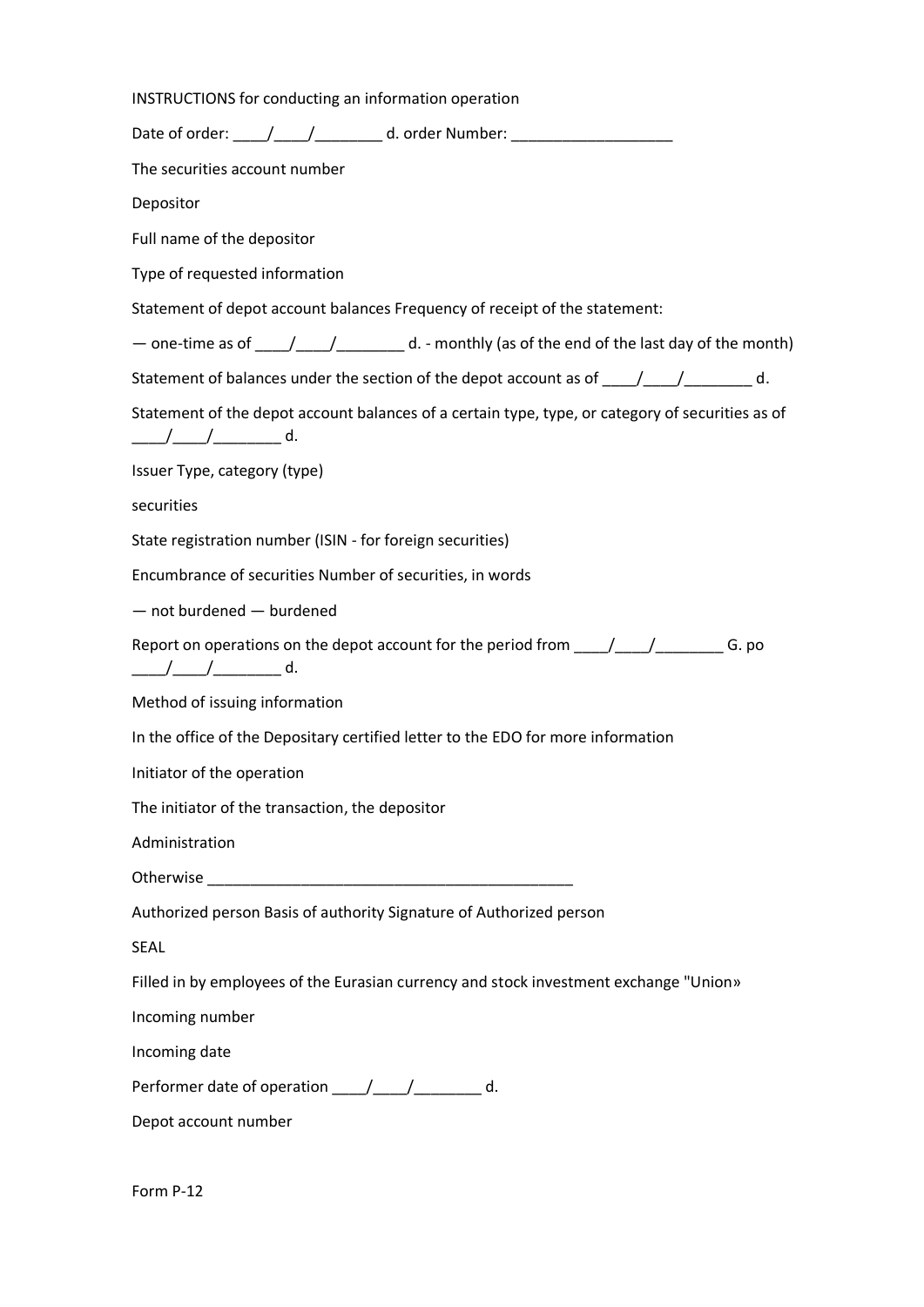| ORDER to cancel a periodic information operation                                               |
|------------------------------------------------------------------------------------------------|
| Date of order: _____/_____/___________ d. order Number: ________________________               |
| The securities account number                                                                  |
| Depositor                                                                                      |
| Full name (first and last name)                                                                |
| Details of the canceled order                                                                  |
| Order number date of the order                                                                 |
| Initiator of the operation                                                                     |
| The initiator of the transaction, the depositor                                                |
| authority Signature of Authorized person                                                       |
| SEAL is Filled in by employees of the Eurasian currency and stock investment exchange " Union» |
| Incoming number                                                                                |
| Incoming date                                                                                  |
| Performer date of operation ____/____/________ d.                                              |
| Depot account number                                                                           |
|                                                                                                |
| Form P-13                                                                                      |
| Order to close a depot account                                                                 |
| Date of order: ____/____/___________ d. order Number: __________________________               |
| The securities account number                                                                  |
| Depositor                                                                                      |
| Full name of the depositor Documents-grounds for conducting the operation                      |
| Name Date Number                                                                               |
| Additional information                                                                         |
| Initiator of the operation                                                                     |
| The initiator of the transaction, the depositor                                                |
| Administration                                                                                 |
|                                                                                                |
| Authorized person Basis of authority Signature of Authorized person                            |
| SEAL is Filled in by employees of the Eurasian currency and stock investment exchange " Union» |
| Incoming number                                                                                |
| Incoming date                                                                                  |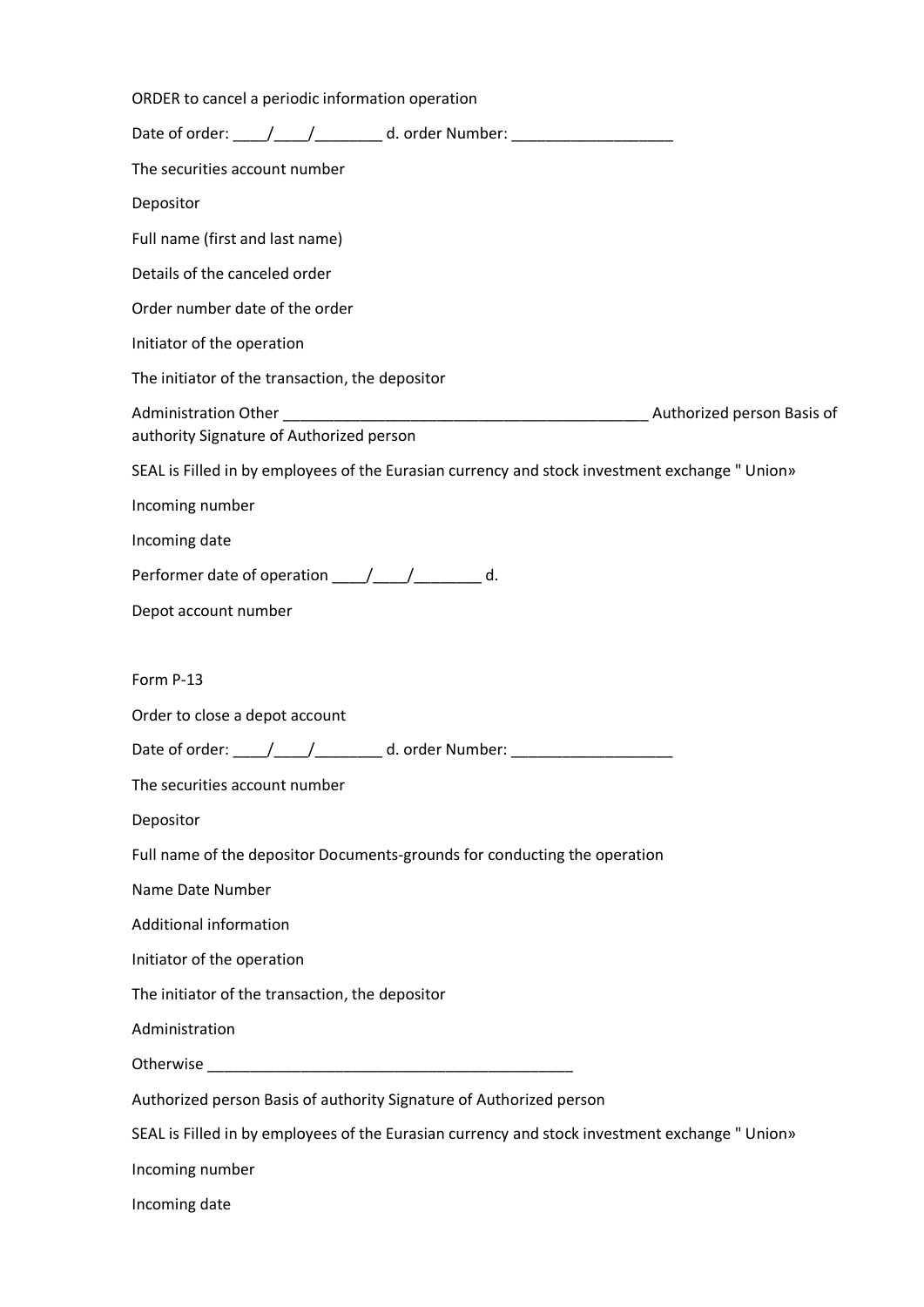| Performer date of operation _____/_____/__________ d.                                                                                                                                                                                                                                                              |
|--------------------------------------------------------------------------------------------------------------------------------------------------------------------------------------------------------------------------------------------------------------------------------------------------------------------|
| The securities account number                                                                                                                                                                                                                                                                                      |
| Note about approval of the control Department Approved                                                                                                                                                                                                                                                             |
| Refused (date) (signature) (full name)                                                                                                                                                                                                                                                                             |
| Form P-14                                                                                                                                                                                                                                                                                                          |
| Order to cancel                                                                                                                                                                                                                                                                                                    |
| Date of order: _____/______/___________ d. order Number: _______________________                                                                                                                                                                                                                                   |
| The securities account number                                                                                                                                                                                                                                                                                      |
| Depositor                                                                                                                                                                                                                                                                                                          |
| Full name (first and last name)                                                                                                                                                                                                                                                                                    |
| Securities                                                                                                                                                                                                                                                                                                         |
| Issuer Type, category                                                                                                                                                                                                                                                                                              |
| (type) of securities                                                                                                                                                                                                                                                                                               |
| State registration number (ISIN - for foreign securities)                                                                                                                                                                                                                                                          |
| Number of securities                                                                                                                                                                                                                                                                                               |
| number of securities, in words                                                                                                                                                                                                                                                                                     |
| Details of the canceled order                                                                                                                                                                                                                                                                                      |
| Order number date of the order type of operation Additional details                                                                                                                                                                                                                                                |
| Initiator of the operation                                                                                                                                                                                                                                                                                         |
| The initiator of the transaction, the depositor                                                                                                                                                                                                                                                                    |
| Administration                                                                                                                                                                                                                                                                                                     |
| Muthorized person Basis of authority Authority<br>Other Learning and the control of the control of the control of the control of the control of the control of the control of the control of the control of the control of the control of the control of the control of the cont<br>Signature of Authorized person |
| <b>SEAL</b>                                                                                                                                                                                                                                                                                                        |
| Filled in by employees of the Eurasian currency and stock investment exchange "Union»                                                                                                                                                                                                                              |
| Incoming number                                                                                                                                                                                                                                                                                                    |
| Incoming date                                                                                                                                                                                                                                                                                                      |
| Performer date of operation _____/_____/__________ d.                                                                                                                                                                                                                                                              |
| Depot account number                                                                                                                                                                                                                                                                                               |
| Form P-15                                                                                                                                                                                                                                                                                                          |
| The INSTRUCTION to debit securities from depo sub-accounts in connection with their return                                                                                                                                                                                                                         |

Date of order: \_\_\_\_\_/\_\_\_\_\_/\_\_\_\_\_\_\_\_\_\_ d. order Number: \_\_\_\_\_\_\_\_\_\_\_\_\_\_\_\_\_\_\_\_\_\_\_\_\_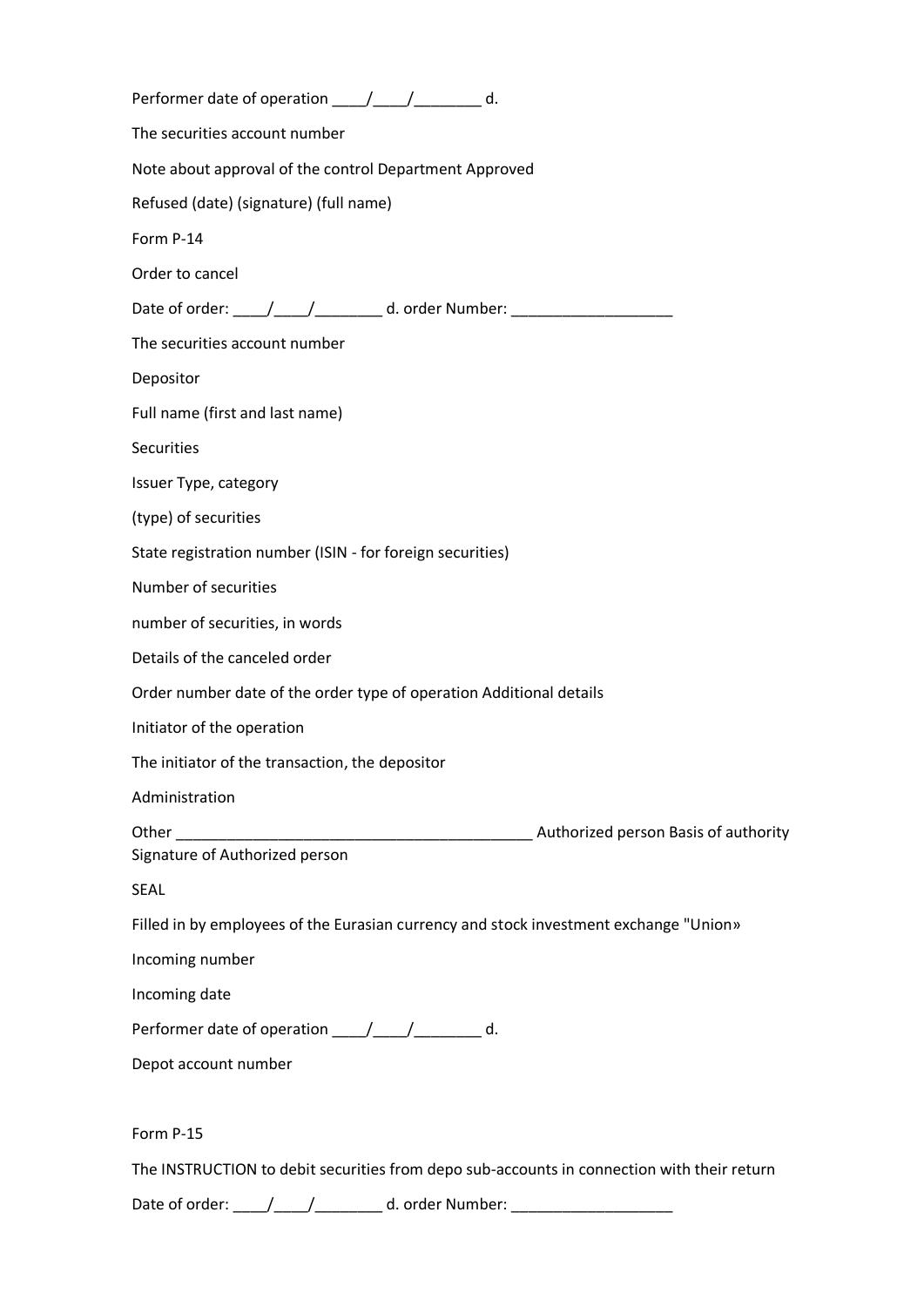| Type of transaction: Transfer of securities accounted for in sub-accounts of depots |  |
|-------------------------------------------------------------------------------------|--|
|-------------------------------------------------------------------------------------|--|

The securities account number

Depositor

Full name of the depositor type of account depot Transit

Initiator of the operation

The initiator of the transaction, the depositor

Administration Other \_\_\_\_\_\_\_\_\_\_\_\_\_\_\_\_\_\_\_\_\_\_\_\_\_\_\_\_\_\_\_\_\_\_\_\_\_\_\_\_\_\_\_ Authorized person Basis of authority Signature of Authorized person

SEAL is Filled in by employees of the Eurasian currency and stock investment exchange " Union»

| Incoming number date of incoming call date Of operation $\left/$ | d. depo account |
|------------------------------------------------------------------|-----------------|
| <b>Number</b>                                                    |                 |

Date of formation:  $\angle$  /  $\angle$  d.

Form R-01

JSC Eurasian currency and stock investment exchange "«Union»"

Registration number: \_\_\_\_\_\_\_\_\_\_\_\_\_\_\_\_\_\_

Date:\_\_/\_\_\_\_\_/\_\_\_\_\_\_\_\_\_ d.

REPORT for the COMMISSION of DEPOSITARY OPERATIONS \_\_\_\_\_\_\_\_\_\_\_\_\_\_\_ (date of execution of the operations)

| The name of the depositor:     | securities Account No |  |
|--------------------------------|-----------------------|--|
| Type of the securities account |                       |  |

Type, category (type) of securities

State

The Issuer Type of transaction Documents –

Number of registrations

reasons for

securities, number (ISIN – for

conduct

PC foreign

securities transactions)

The contractor: \_\_\_\_\_\_\_\_\_\_\_\_\_\_\_\_\_ the Responsible person:

\_\_\_\_\_\_\_\_\_\_\_\_\_\_\_\_\_\_\_\_\_\_\_\_\_\_\_\_\_\_\_\_\_\_\_\_\_\_\_\_\_ (name)

Seal

Name of the storage location, section Number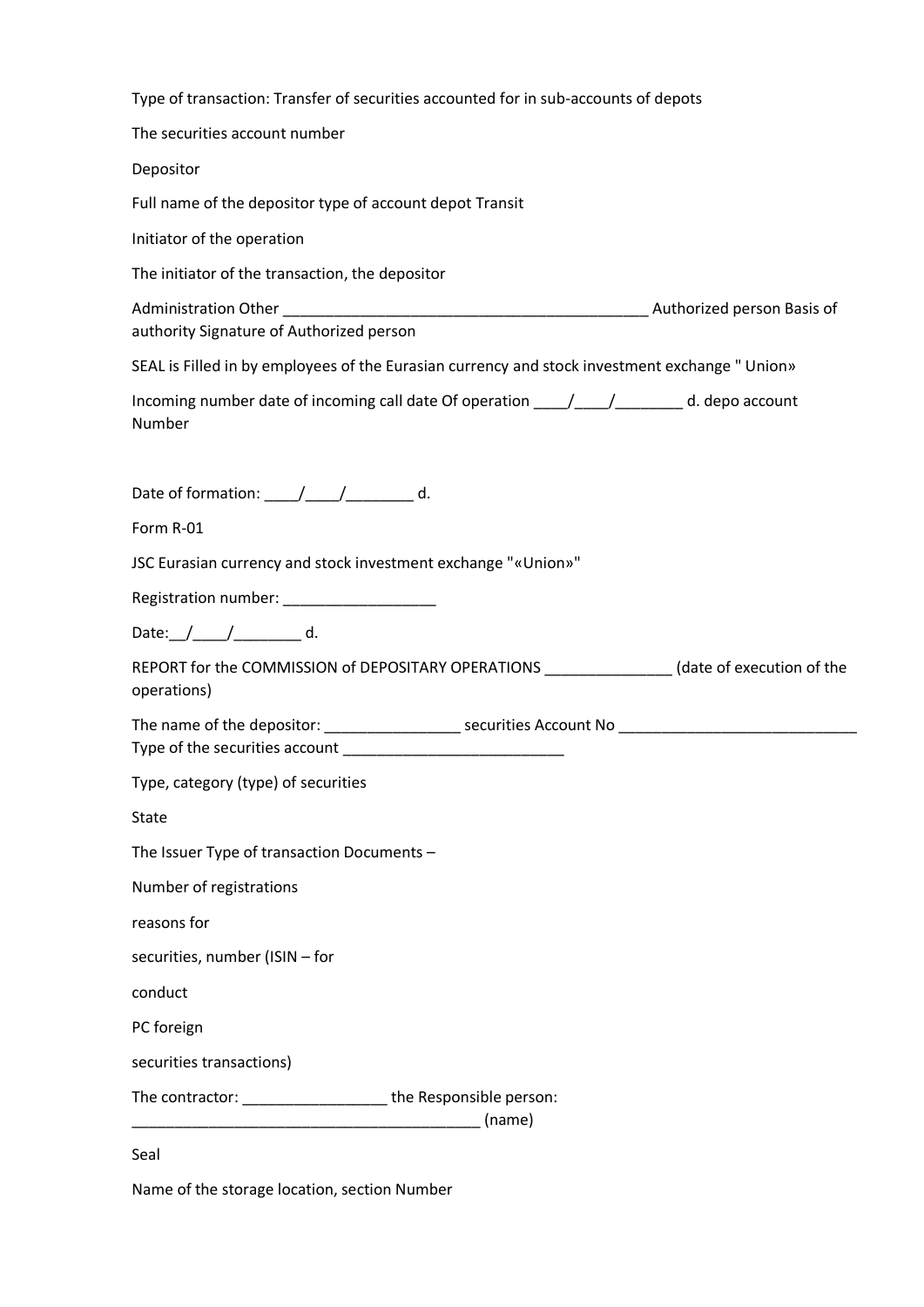Date of the operation at the place of storage

Counterparty's details

Date of formation: \_\_\_\_/\_\_\_\_/\_\_\_\_\_\_\_\_ d. Form R-02

JSC Eurasian currency and stock investment exchange "«Union»"

Registration number: \_\_\_\_\_\_\_\_\_\_\_\_\_\_\_\_\_\_

Date: $\frac{1}{2}$  d.

Report on OPERATIONS FOR the period FROM \_\_/\_\_\_\_/\_\_\_\_\_\_\_\_\_ G. po \_\_/\_\_\_\_/\_\_\_\_\_\_\_\_ d.

The name of the depositor: \_\_\_\_\_\_\_\_\_\_\_\_\_\_\_\_ securities Account No \_\_\_\_\_\_\_\_\_\_\_\_\_\_\_\_\_\_\_\_\_\_\_\_\_\_\_\_ Type of the securities account

Type, category (type) of securities State registration number (ISIN - for foreign securities) Issuer Type Issuer Type operations operations Documents-grounds for conducting the operation Documents-grounds for conducting the operation Documents-grounds for conducting the operation Documents-grounds for conducting the operation Name of the storage location, section Number Name of the storage location, section Number Name of the storage location, section Number Name of the storage location, section Number Name of the storage location, section Number Date of execution of the operation Date of execution of the operation Date of execution of the operation Date of execution of the operation Date of execution of the operation Date of execution of the operation Date of the operation at the place of storage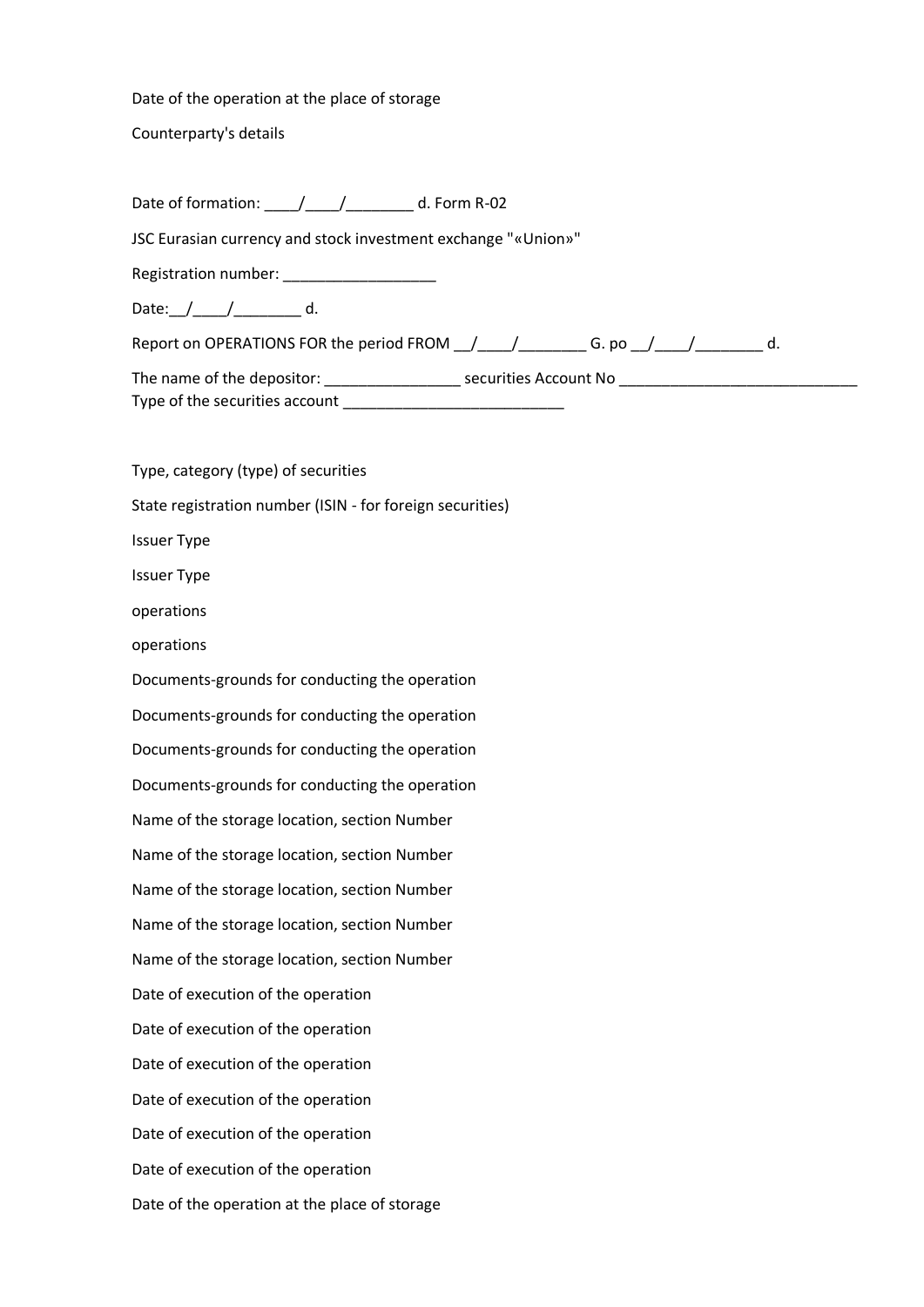Date of the operation at the place of storage Date of the operation at the place of storage Date of the operation at the place of storage Date of the operation at the place of storage Date of the operation at the place of storage Date of the operation at the place of storage Details of the counterpart Details of the counterpart Details of the counterpart Details of the counterpart Details of the counterpart Details of the counterpart Details of the counterpart Details of the counterpart Number of securities, PCs. Number of securities, PCs. Number of securities, PCs. Number of securities, PCs. Number of securities, PCs. Number of securities, PCs. Number of securities, PCs. Number of securities, PCs. Number of securities, PCs. Securities accounted for in the depot account as of:  $\frac{1}{\frac{1}{2}}$   $\frac{1}{\frac{1}{2}}$  d.

State registration number (ISIN - for foreign securities) Issuer, type, category (type) of securities Name of the storage location, section Number Name of the storage location, section Number Number of securities encumbered with obligations, PCs. Number of securities encumbered with obligations, PCs. Number of securities encumbered with obligations, PCs.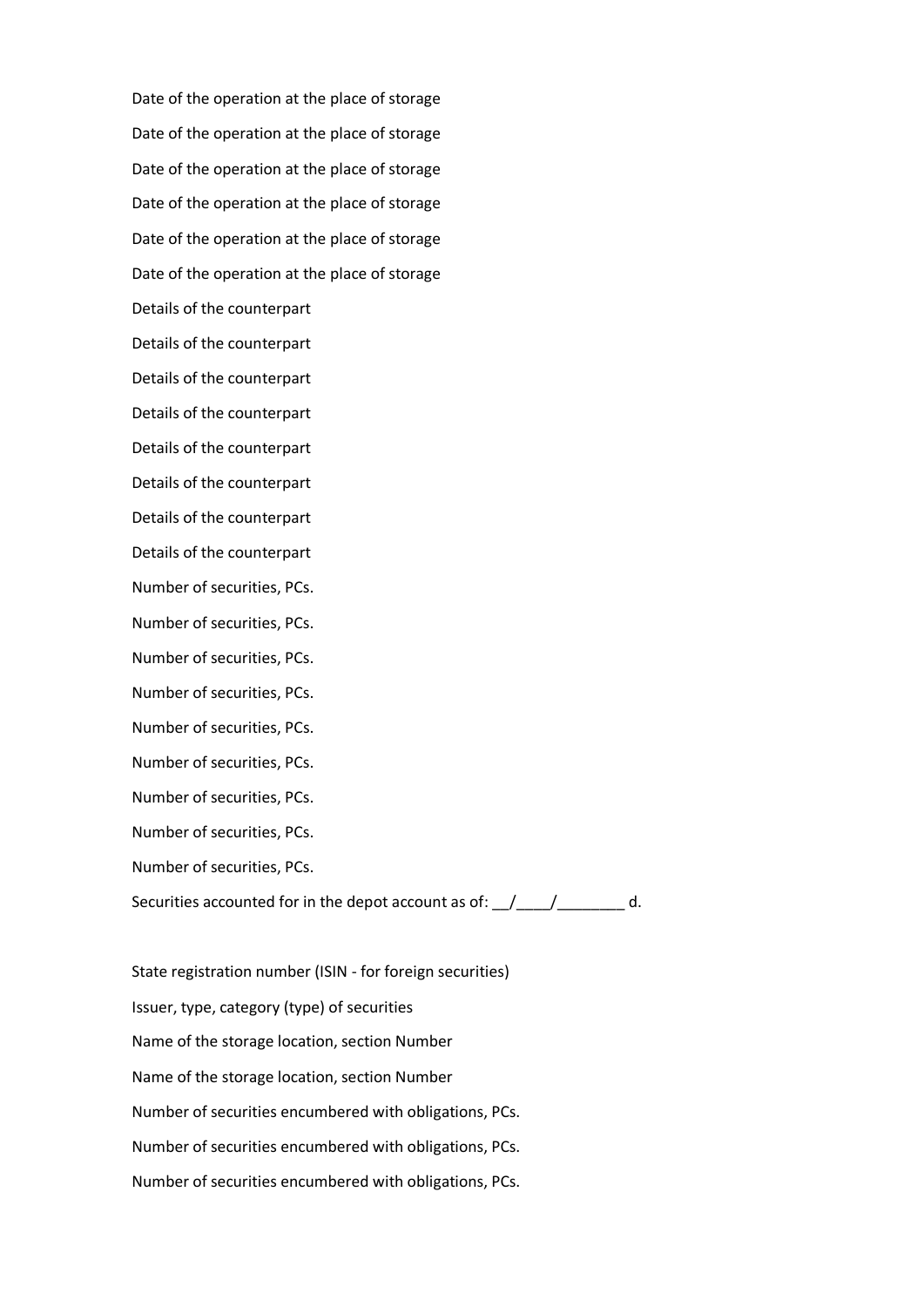| Number of available securities, PCs.                                                                      |
|-----------------------------------------------------------------------------------------------------------|
| Number of available securities, PCs.                                                                      |
| Number of available securities, PCs.                                                                      |
| Number of available securities, PCs.                                                                      |
| Total securities, PCs.                                                                                    |
| Total securities, PCs.                                                                                    |
| Total securities, PCs.                                                                                    |
| Total securities, PCs.                                                                                    |
| Total securities, PCs.                                                                                    |
| The contractor: __________________________the Responsible person:                                         |
| (name)                                                                                                    |
| Seal                                                                                                      |
| Date of formation: _____/_____/___________ d. Form R-03                                                   |
| Registration number: _____________________                                                                |
| Date: $/$ $/$ $/$ $/$ $/$ $/$ $/$ $/$ $d.$                                                                |
| REPORT for the COMMISSION of DEPOSITARY OPERATIONS ______________(date of execution of the<br>operations) |
|                                                                                                           |
| Type of operation Documents-grounds for conducting the operation                                          |
| Current banking details                                                                                   |
| The contractor: _________________________the Responsible person:                                          |
| Seal                                                                                                      |
|                                                                                                           |
| JSC Eurasian currency and stock investment exchange "«Union»"                                             |
| Registration number: _____________________                                                                |
| Date: $\angle$ $\angle$ $\angle$ $\angle$ $\angle$ $\angle$ d.                                            |
| Report on OPERATIONS FOR the period FROM __/____/__________G. po __/____/_________ d.                     |
| Name of the depositor: __________________                                                                 |
|                                                                                                           |
|                                                                                                           |

Operation type Documents-grounds for performing the operation date of execution of the operation